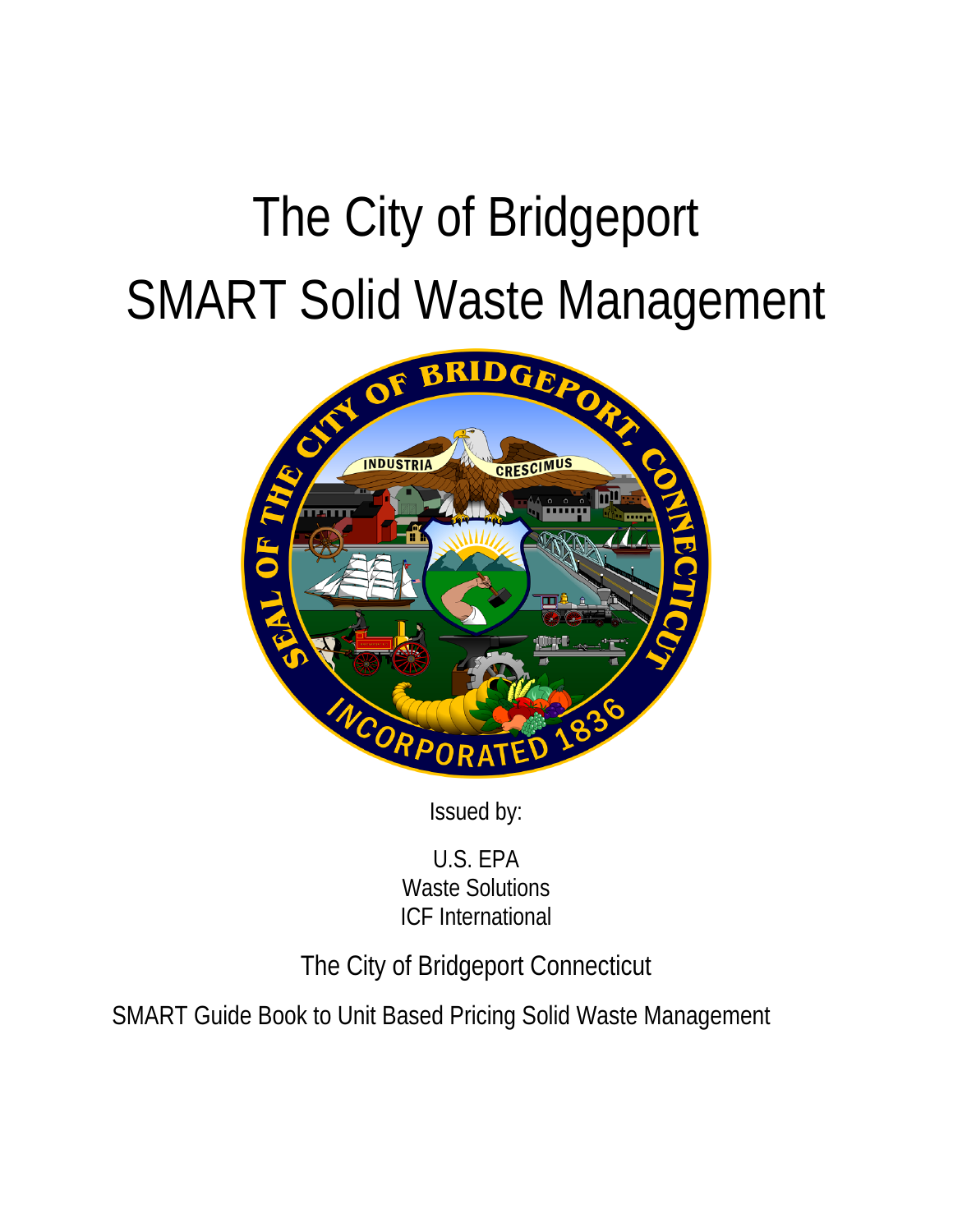# **Table of Contents**

| 1 <sub>1</sub>   | 1.1<br>1.2<br>1.3 | Waste Minimization Goals for the City of Bridgeport and the State of Connecticut 2 |  |
|------------------|-------------------|------------------------------------------------------------------------------------|--|
| $\overline{2}$ . |                   |                                                                                    |  |
|                  | 2.1               |                                                                                    |  |
|                  | 2.2               |                                                                                    |  |
|                  | 2.3               |                                                                                    |  |
| 3.               | 3.1<br>3.2<br>3.3 |                                                                                    |  |
| $\overline{4}$ . | 4.1<br>4.2<br>4.3 |                                                                                    |  |
| 5.               |                   |                                                                                    |  |
| 6.               |                   |                                                                                    |  |
| 7.               |                   |                                                                                    |  |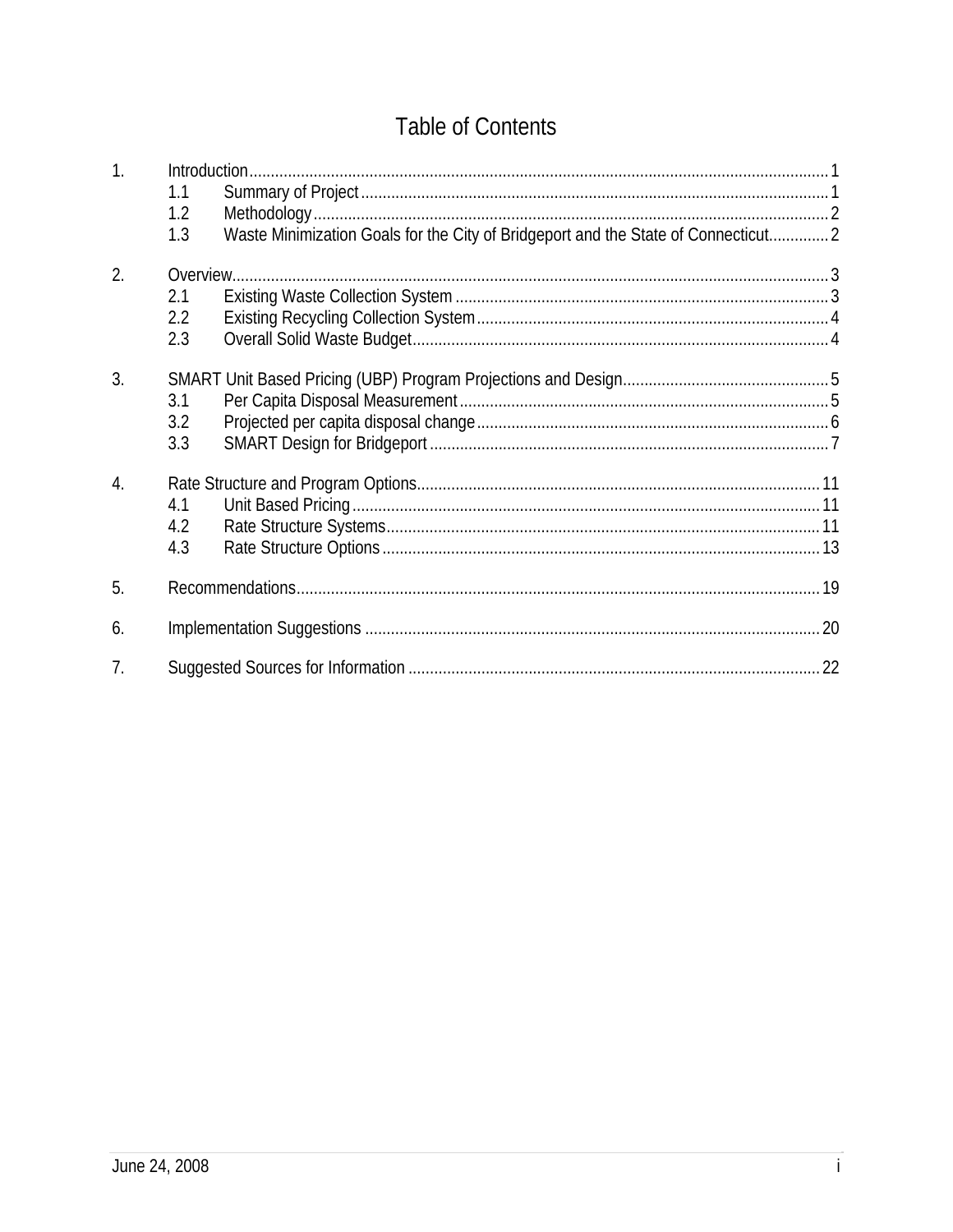# **American Big Cities (SMART) Unit Based Pricing Project**

## **1. Introduction**

### **1.1 Summary of Project**

A SMART (Save Money and Recycle Trash) residential waste reduction program incentivizes residents to recycle by charging per unit for trash. SMART communities remove all, or part, of the costs associated with waste, from the tax base. Therefore, they treat waste like a utility. The SMART strategy empowers residents to take control of the amount they spend on trash. Approximately 7,000 cities and towns in the U.S, along with many more worldwide, have implemented basic economic principles to address solid waste. When citizens have to pay by the unit they become more aware of the waste being produced, which triggers long term sustainable behavioral change.

The mission of the SMART Guide Book is to:

- 1. Determine the feasibility of implementing a Unit Based Pricing (UBP) solid waste management program in the City of Bridgeport, understanding that the decision to implement rests on the Mayor and his council.
- 2. Determine a cost effective approach (or approaches) which best provide sustainable waste reduction, increased recycling volume, and significant cost reductions.
- 3. Provide the city with options for implementing UBP that work within the existing collection framework and MSW infrastructure in order to limit additional capital expenditures by the City.
- 4. Provide rate structure design options that create a steady revenue stream to fund all or part of the solid waste budget.

Key Characteristics of a SMART waste management strategy:

**Environment** — Significant positive environmental impact occurs as a direct result of waste reduction, increased recycling and composting, and reusing or repairing items when possible. UBP helps decrease the cities Carbon Footprint by reducing overall Green House Gases emissions between 3 and 5%. As recycled materials are manufactured into new products, environmental degradation caused by extracting raw materials from the earth is reduced.

**Equity** — Customers generating smaller amounts of trash because of better waste management or household size, do not subsidize the costs of customers that generate larger quantities of trash.

**Economics** — Similar to a public utility, individual costs are based on each customer's usage of the service. The opportunity for cost control is now possible by improved waste management.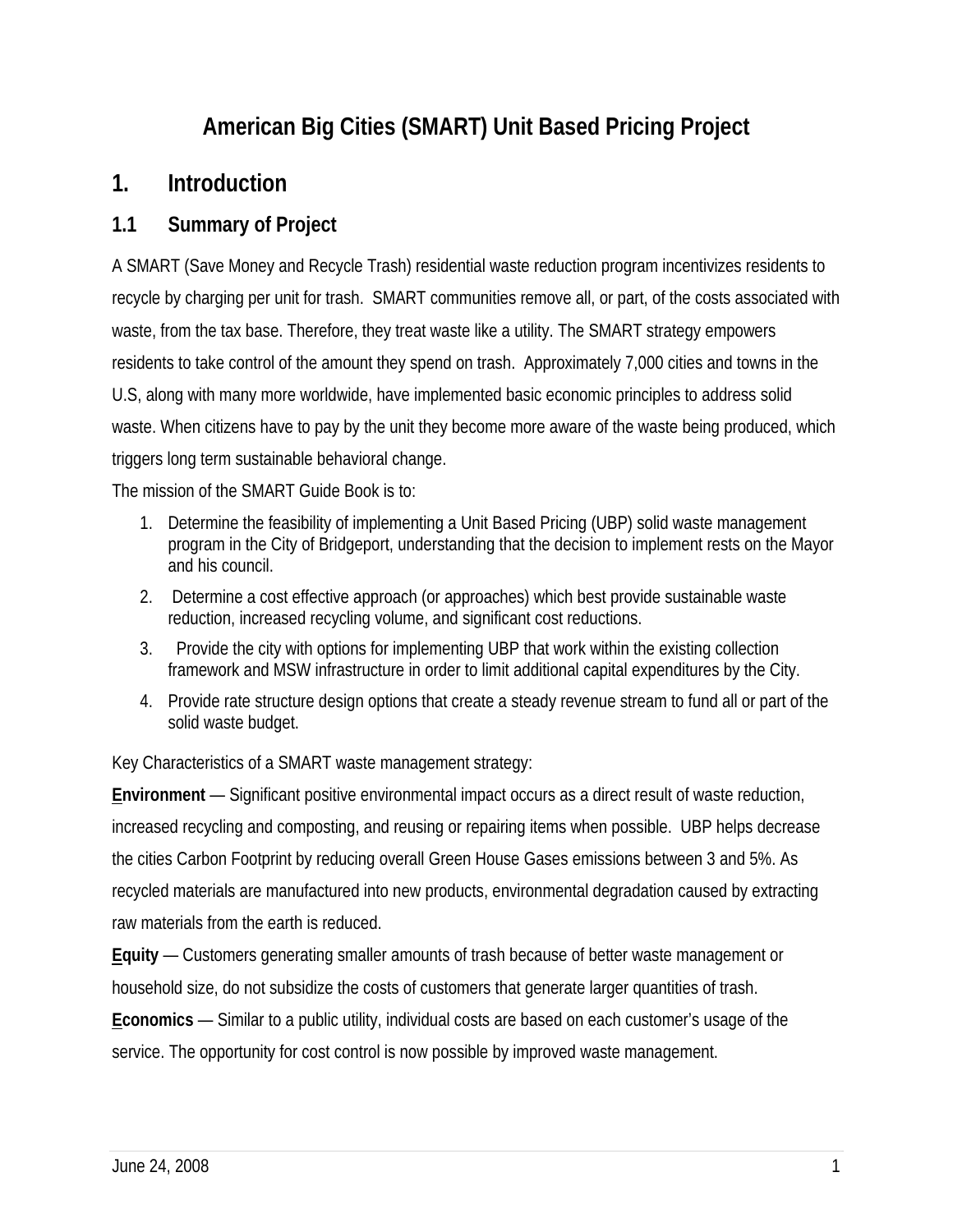**Education** — UBP also encourages consumers to understand local recycling guidelines by prompting them to read, listen, and learn enough to make changes that provide monetary rewards. This financial incentive creates a consequence for inaction. Education about the new program through various media should begin as early as possible to aid in transitioning. Types of media include public meetings, public service announcements, articles published in the local newspapers, and mailings or flyers to each customer. One method is to provide each customer with a start up kit. Examples of items to include in each kit are:

- Detailed explanation and instructions of the new program.
- A small, easy to understand, how to quick reference guide with graphics and short reminders.
- Schedule of curbside pick up and drop off items and dates.
- Other materials for a smooth, simple start up.

**Enforcement** — An effective plan includes funding and a plan for enforcement of all provisions in the program, including illegal dumping.

#### **1.2 Methodology**

The information and suggestions proposed in Bridgeport's SMART Guidebook were determined using the EPA's 6 step planning process:

- 1. Gather community solid waste and population characteristics.
- 2. Identify and compile existing municipal solid waste program costs.
- 3. Identify and compile MSW program revenue sources.
- 4. Develop alternative rate structures.
- 5. Project MSW revenues based on alternative rate structures.
- 6. Evaluate the sustainability of the alternative rate structures based on revenue requirements.

## **1.3 Waste Minimization Goals for the City of Bridgeport and the State of Connecticut**

The City of Bridgeport is currently picking up trash and recycling curbside from 41,262 single and 5,642 condominium and multifamily households. The city has a short term goal for fiscal year 2008/09 of increasing recycling by 10%. An educational campaign by Connecticut Resource Recovery Authority (CRRA) is aiming for a 15% increase this year. These goals should put Bridgeport between 9% and 10% recycling (commodity materials and yard waste combined). The longer term goal of 58% diversion was set be the State of Connecticut by the year 2024 to comply with its 2006 Solid Waste Management Plan. This diversion includes yard waste.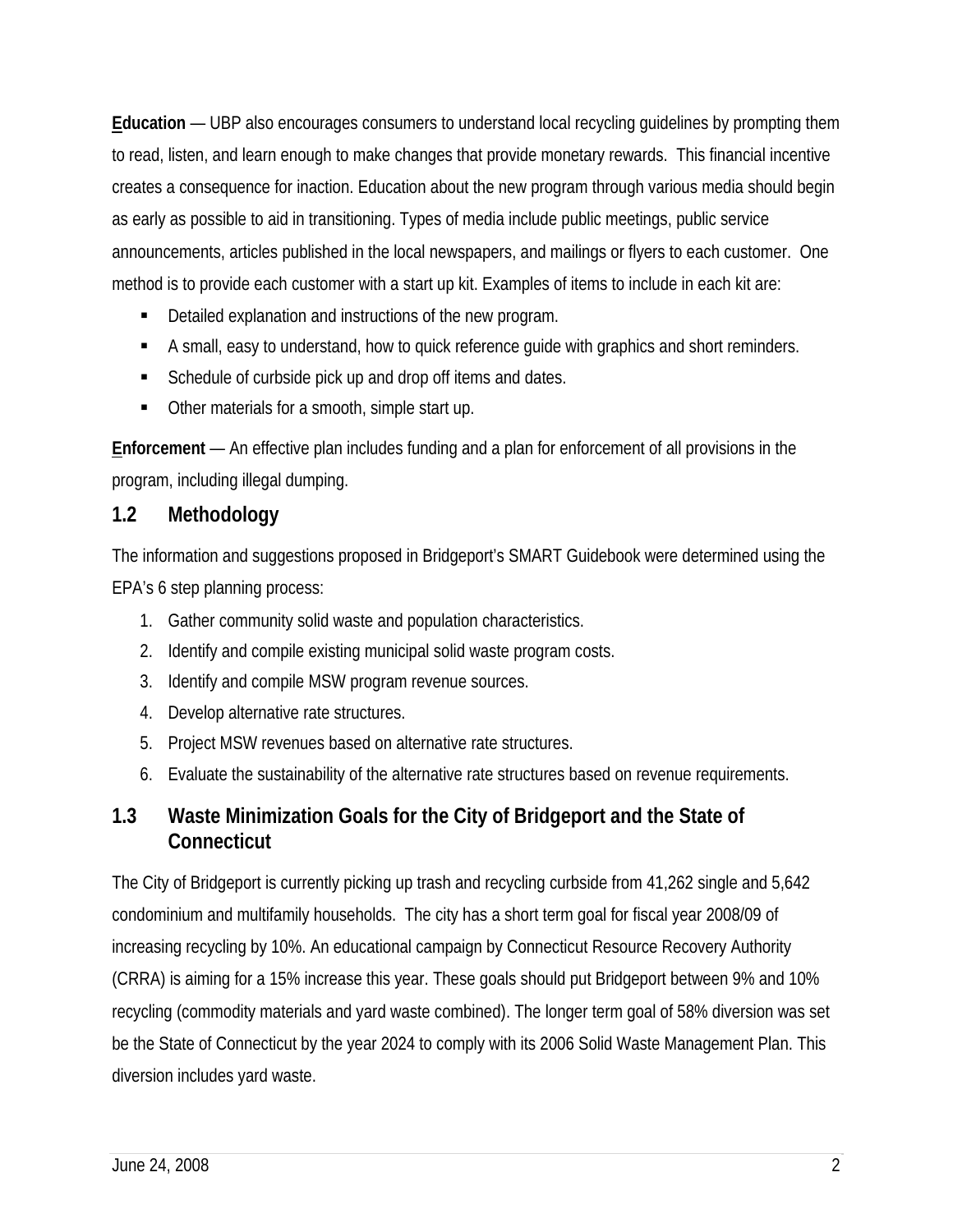# **2. Overview**

# **2.1 Existing Waste Collection System**

The City of Bridgeport picks up waste using city employees. There are 12 semi-automated trash trucks, 12 routes per day, and 60 routes per week. Garbage pick up requires 24 full time drivers. The city is in the process of changing their collection service to a semi automated roll out container program. The program was implemented to decrease workman's compensation. To date 11,000 containers have been purchased and delivered. There is a further commitment for 30,000 containers. All containers have a 10 year guarantee.

The waste is brought to the Bridgeport Waste to Energy (WTE) Facility. The current tip fee is \$71.61 per ton for residential material and \$76.00 per ton for multifamily material. The projected future tip fee is \$80 per ton.





The total tonnage of waste has decreased over the last 3 years.

Currently there are 123 multi-family condominium complexes with a total of 5,642 households. These communities currently have dumpster areas for trash and no designated recycling area.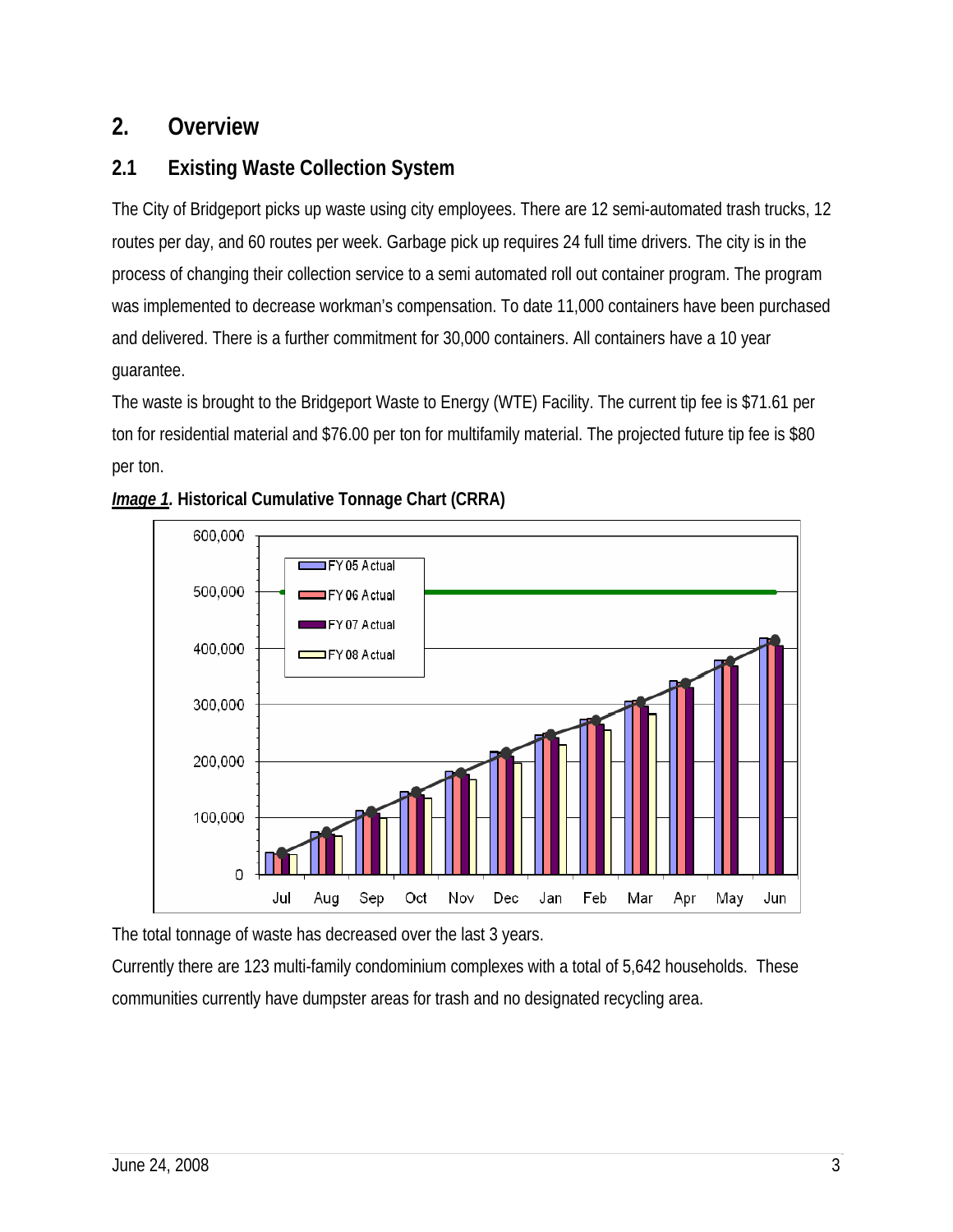## **2.2 Existing Recycling Collection System**

| The City of Bridgeport picks up approximately 2,856 |
|-----------------------------------------------------|
| tons of commodity recycling (paper, metal, glass,   |
| and plastic) using 9 crew members in a total of 40  |
| routes per week. There are a total of 9             |
| manual/crane trucks picking up dual stream          |
| recycling including paper, mixed cans, and bottles  |
| bi-weekly. The city is in the process of re-        |

#### *Image 2.* **City of Bridgeport Recycling Tonnages**

| Waste Total / tons                 | 58,500 |
|------------------------------------|--------|
| Commodity Recycling / tons         | 2,868  |
| Metal / tons                       | 1,125  |
| Yard Waste / tons                  | 1,500  |
| <b>Total Generation</b>            | 63,993 |
| <b>Recycling Commodity Percent</b> | 4.9%   |
| Total Recycling / tons             | 5,493  |
| Total percent                      | 8.6%   |

negotiating their contract with CRRA Municipal Recycling Facility (MRF). Single stream collection is a possibility and an increase in per ton revenue potential will also be addressed with CRRA or any other potential MRF. The city has recently distributed 2,500 additional new containers for recycling. The City of Bridgeport currently collects: newspaper, cardboard, aluminum, steel, glass, #1 and #2 plastic. It would be in the city's best interest to add new materials to the list while in the negotiation process.

## **2.3 Overall Solid Waste Budget**

The total households served by city solid waste services is 47,144 including condominiums. The total 08/09 budget, including the transfer station, is expected to be \$9,399,166 and the cost per household is approximately \$199.37 dollars. Solid waste tip fees of \$4,559,656 represent 49% of the total Sanitation and Recycling budget.



#### *Image 3***. Breakdown of Sanitation and Recycling Budget**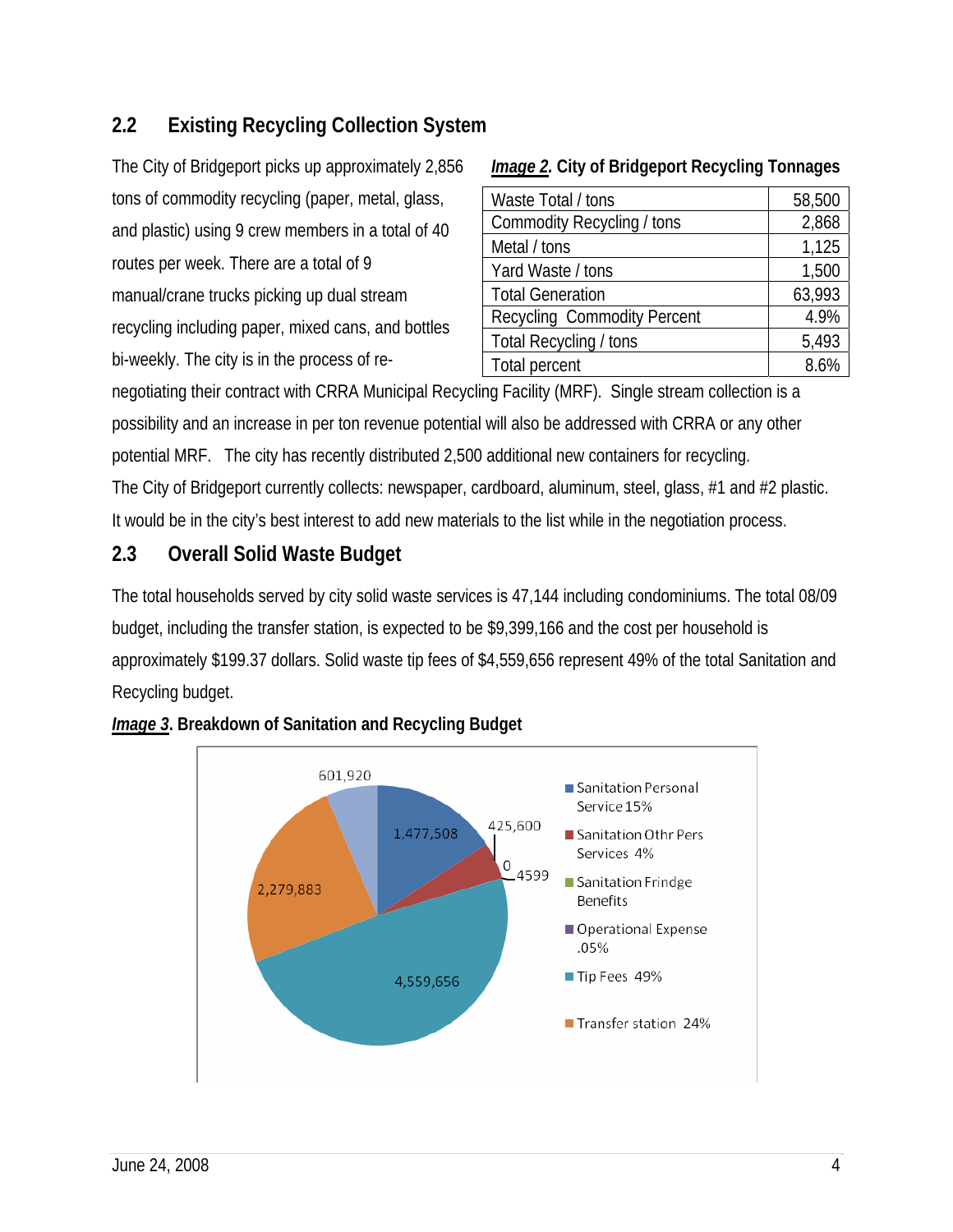# **3. SMART Unit Based Pricing (UBP) Program Projections and Design**

## **3.1 Per Capita Disposal Measurement**

The methodology for determining expected disposal decreases from the implementation of a SMART Unit Based Pricing (UBP) waste management program is per capita disposal. Per capita disposal is the number of individuals participating in the program divided by the total tons disposed, then divided by 2000 (pounds per ton). Using per capita residential disposal as the benchmark number allows for an apples to apples comparison, which can be examined state to state or even internationally. The EPA hierarchy for waste minimization prioritizes reduction, reuse, and recycling as the first three options. Measuring only diversion or only recycling can be misleading. Comparing recycling numbers from region to region is like comparing oranges and apples. Per capita disposal is a fair simple measurement approach. In this case waste disposal for the City of Bridgeport refers to the total residential tonnage brought to Wheelabrator waste to energy facility.

The per capita residential disposal information from the Massachusetts Department of the Environment (including 89 communities that have strict unit based pricing for trash) indicates an average of 512 lbs per person per year disposal in UBP communities. A further review of disposal tonnages from a variety of unit based residential programs across the country indicates similar per capita numbers between 400 and 600 pounds per person per year. The number 530 lbs per person per year is the standard benchmark used for the purpose of the City of Bridgeport SMART Guidebook.



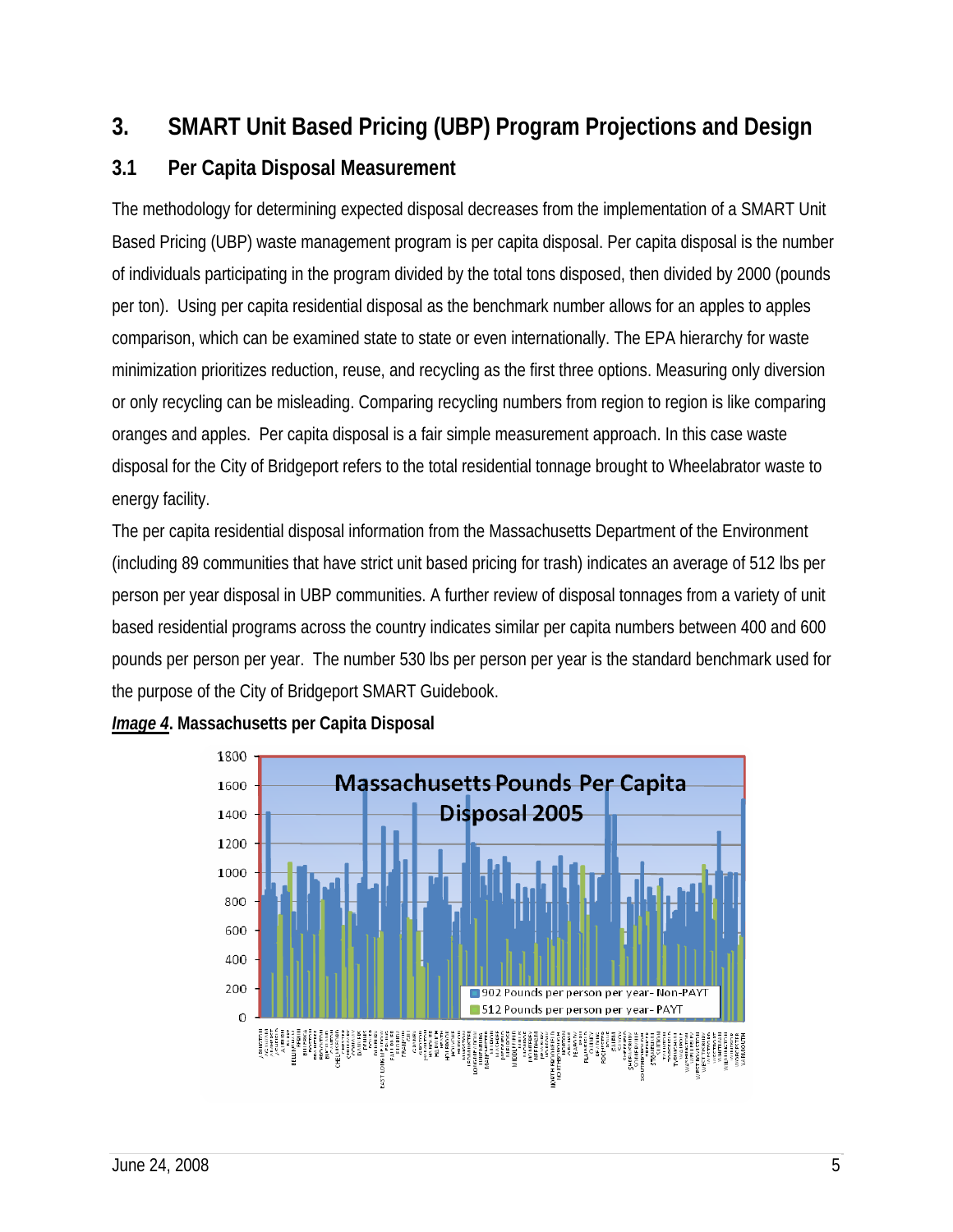The average resident in a UBP community within the state of Massachusetts disposes of 44% less waste than residents in communities without a unit based structure for garbage. Source MA DEP 2005

## **3.2 Projected per capita disposal change**

The City of Bridgeport's 07/08 residential waste tonnage, including bulk items is 58,500, which equals 918 pounds of trash per capita. The current city recycling goal is a 10% increase and CRRA has a goal for the city through their educational campaign of increasing recycling 15%. The State of Connecticut Solid Waste Management Plan calls for a 58% diversion by 2024. The following per capita breakdown demonstrates the expected change with a UBP SMART program compared to current city recycling and diversion goals.

*Image 5***. The City of Bridgeport per Capita Waste Reduction Goals**



Where does the waste go? EPA studies have shown that 30% is source reduced, 35% composted, 35% recycled.

Source: Skumatz, Lisa A., and David J. Freeman, "Pay As You Throw (PAYT) in the US: 2006 Update and Analyses", USEPA (Washington DC) and Skumatz Economic Research Associates, Inc. (Superior, CO), December 30, 2006.

The following before and after charts demonstrate the potential change in the waste stream, after the

implementation of a SMART UBP waste plan.

#### *Image 6***. Before and After SMART**

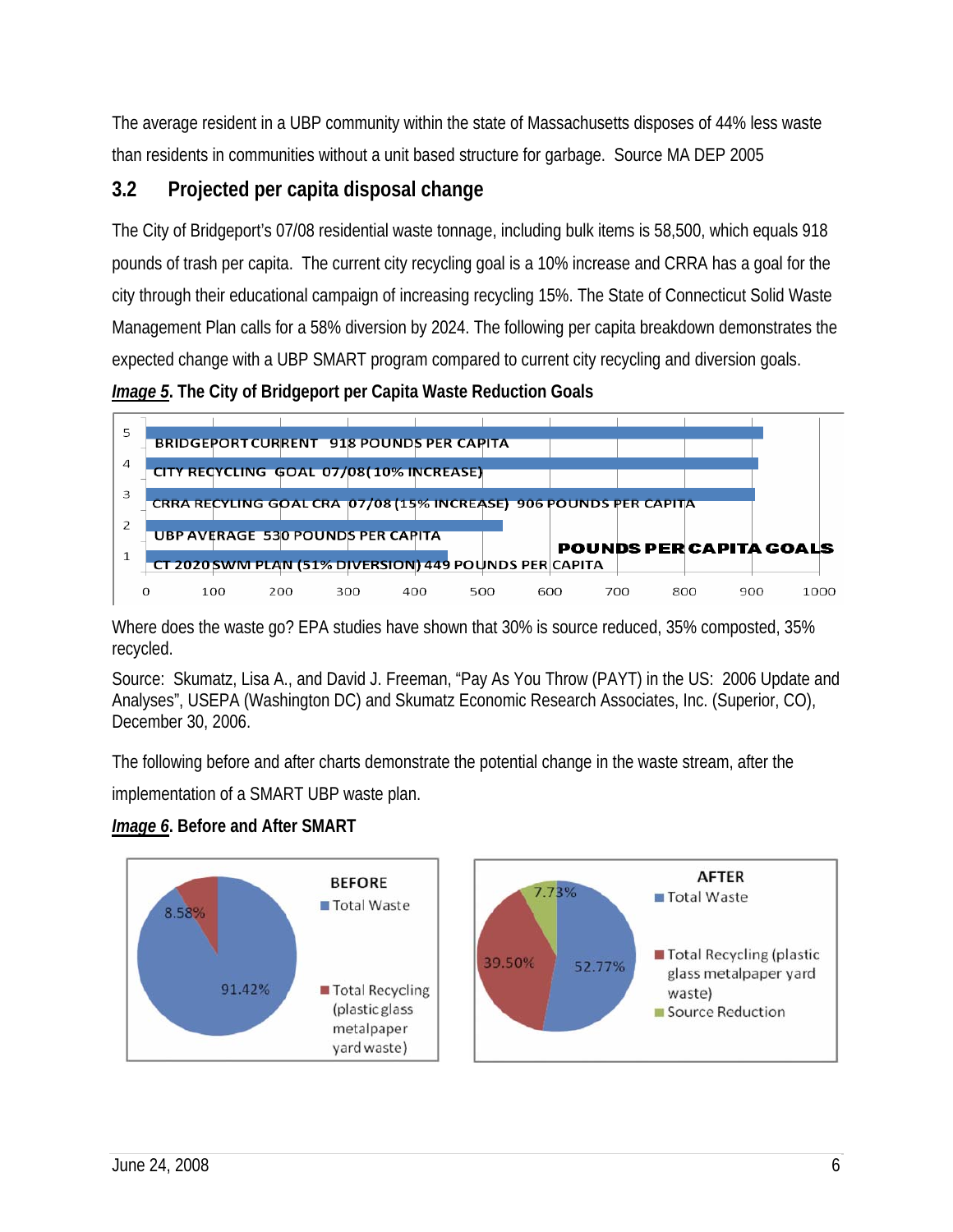Trash represents 91% of Bridgeport's total 2008 residential stream (before UBP) and only 52% after implementation. An estimated decrease of 42% in waste brought to the Wheelabrator WTE facility would equal approximately 1.9 million in avoided disposal costs. The overall recycling rate (including commodities and yard waste) could increase over 400%.

Waste reduction (i.e., through reducing and reusing) provides an added environmental benefit to PAYT. When faced with financial incentives, consumers actually make better purchasing decisions at the source or retail level. Therefore, products that are packaged better, smaller or with recyclable materials are chosen over those that do not fit the new environmentally inspired criteria. EPA studies show that approximately 70 to 75 percent of diversion in PAYT programs is recycled or composted, but 25 to 30 percent can be categorized as source reduction.

## **3.3 SMART Design for Bridgeport**

A SMART waste management plan for the City of Bridgeport would utilize the current collection vehicles in order to minimize additional expense. To date Bridgeport has purchased and delivered 11,000 roll off semiautomated Toter containers and is committed to 30,000 more. In both of the following options it is possible that the city could change container size to a smaller container, or even change container type to a clear container.

There are two design options:

**Design Option 1**: The most cost effective option is utilizing the 96 gallon Toters which are in the process of being rolled out throughout the city in conjunction with an official colored city trash bag for garbage. Recycling would remain exactly the same. This also allows all the trucks and routes to remain the same. A similar system is used in Middletown RI. As damaged containers are replaced, over time, the size could be adjusted to 32 or 64 gallon to save long term cost. Enforcement would take place as the attendant is rolling the container to the automated arm. Toters containing non-compliant bags would be left at the curb without being emptied. This option provides opportunity to evolve the system in the future to include single stream collection of trash, recycling, and compostable materials in the same truck, using color coded bags with different incentive price points. Combination pick up of all materials allows for a decrease in labor, transportation costs, and overall GHG. A long term plan for separation of bags at the Wheelabrator facility or a transfer station would have to be in place.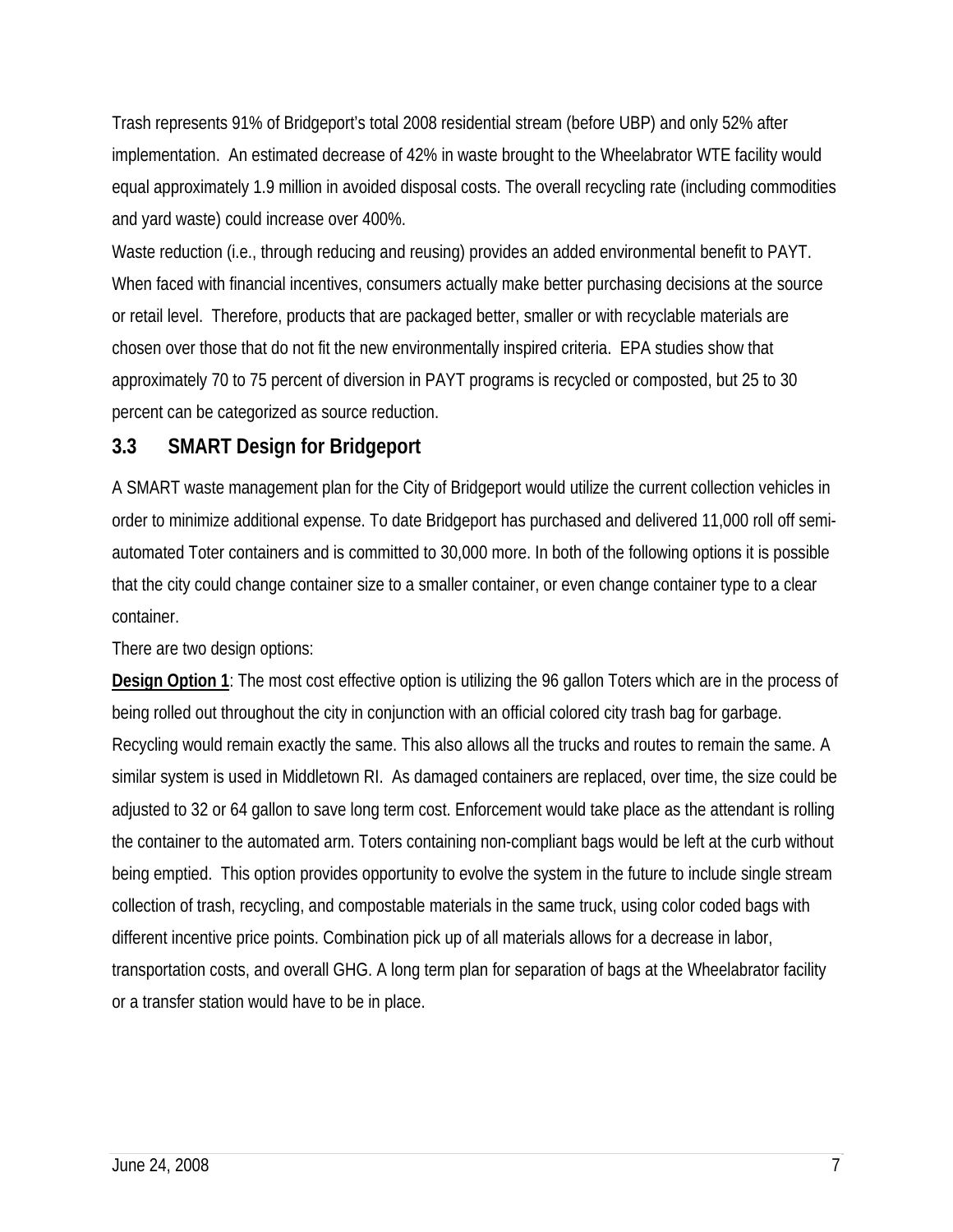

# *Picture 1***: Colored bag could be placed in 96 gallon container and monitored by the attendant by lifting the lid before placing the container on the automated arm.**

**Variation**: A clear container could be used in place of the remaining (not yet acquired) 96 gallon containers. The clear container would still be 96 gallon but would allow the attendant to easily see the contents of the container without lifting the lid. The clear container may be more costly but would readily allow a long term expansion to multi-stream collection program using the same container.



#### *Picture 2: Clear container allows the attendant to monitor compliance more easily.*

**Design Option 2**: Switch trash and recycling routes and trucks. This option may require some capital expense for additional vehicles, but has been done successfully in other cities. A similar design model is in the cities of Worcester MA and Springfield MA. The decreased volume of trash and increased volume of recycling would allow the current trash trucks to pick up recycling either single or dual stream using the current Toter containers. The waste would be placed in official City of Bridgeport city trash bags and picked up using the current manual recycling trucks. The volume of trash will decrease to an average of 1.5 bags per household, thus allowing the trash to be picked up in the recycling trucks. The CRRA facility would have to be able to accommodate single stream recyclable material or a modified single stream process where the paper and cardboard is placed in a clear plastic bag tied off. This may require some reorganizing of the routes and crew and could possibly be accomplished without additional vehicle expense. Within this design option there are two options for future recycling: dual stream or single stream. The CRRA MRF currently only accepts dual stream material. There are two options for dual stream collection with the 96 gallon containers: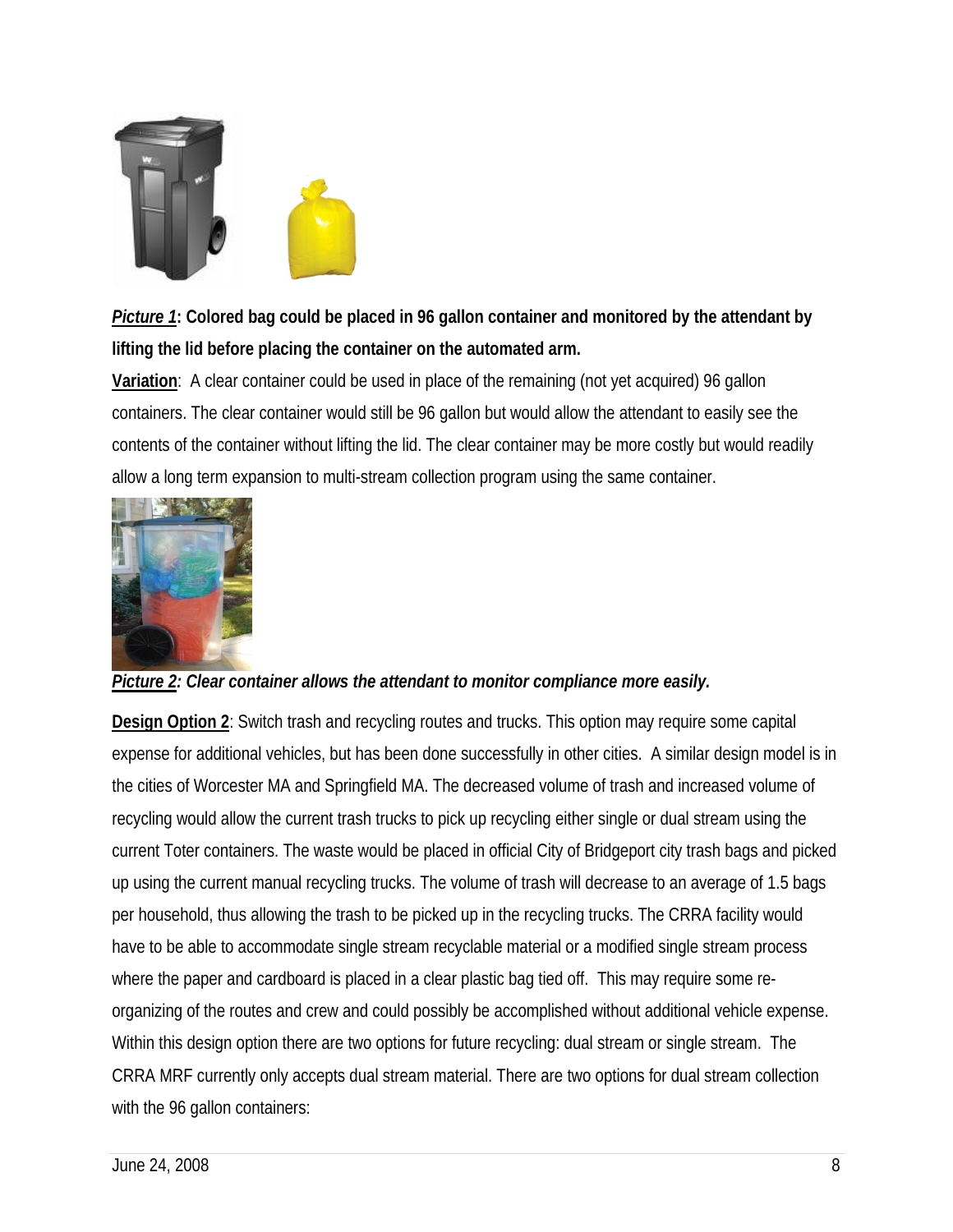- 1. Continue to collect dual stream material using an every other week collection pattern. Every even number week is for paper recycling and every odd number week is mixed cans and bottles. This program could be communicated to residents at the start of the program and throughout the year. Warwick, RI is a model of this design option.
- 2. Collect the mixed cans and bottles in the 96 gallon container and use a clear plastic bag for the paper and cardboard. The clear plastic bag is tied off and placed with the mixed material in the 96 gallon container and separated at the MRF into 2 clean streams. Similar systems are seen in NYC, St Peters, MO and Holland, MI.



*Picture 3***: Recycling would be picked up on specified day in the large 96 g***allon container with the semi automated trucks and trash would be picked up in manual trucks.* 

Since the operation for garbage collection would be manual, this option would allow a standard container to be used along with the trash bags. This would protect the bags from rodents, however may also slow down the curbside productivity of dumping.

**Variation**: The clear container could also be used for recycling to allow the attendant to monitor the contents and compliance.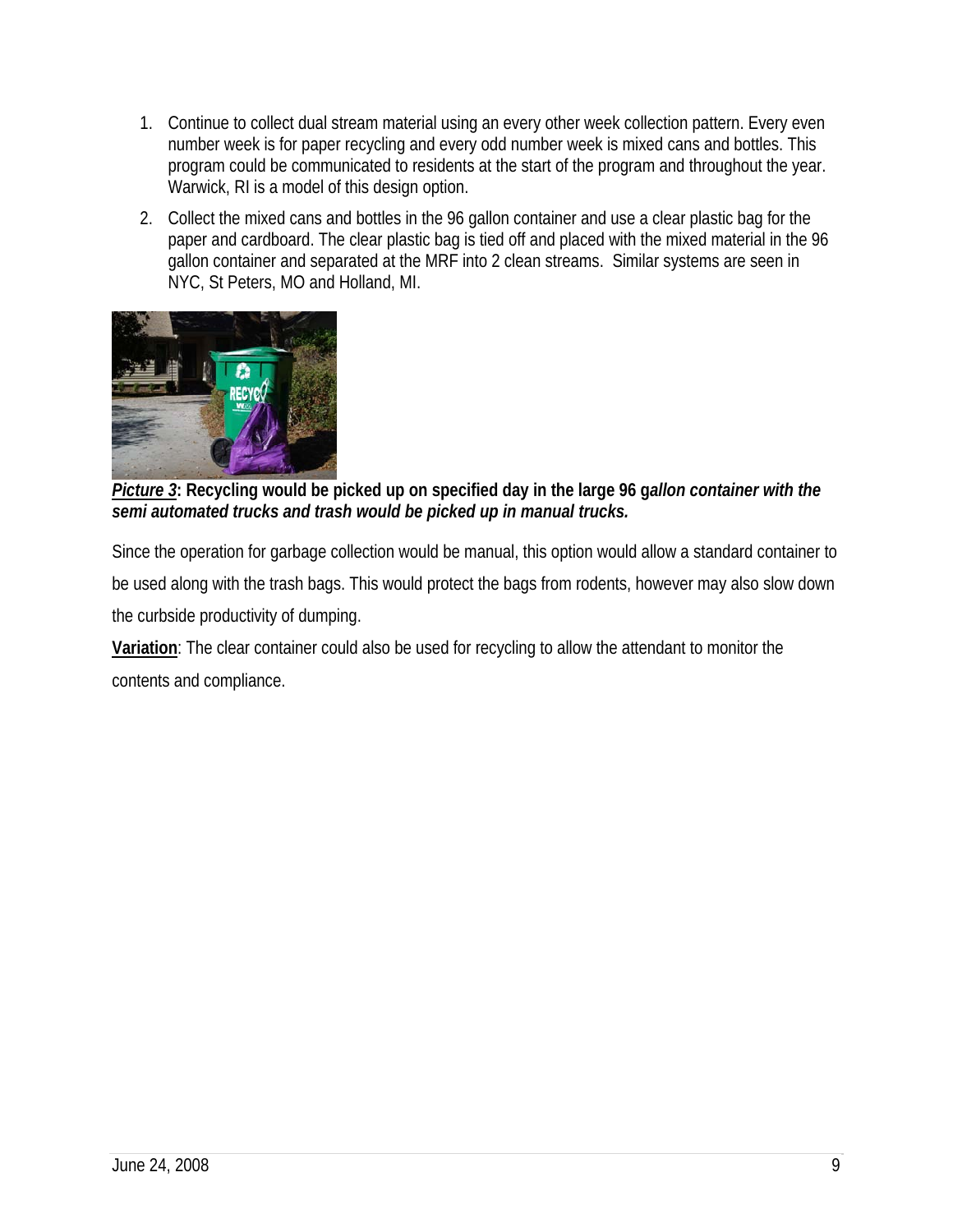# *Image 7***. Summary of Design Options**

|                           | <b>Design Option 1</b>                                                                                                       | <b>Design Option 2</b>                                                                                                                        |  |  |  |  |
|---------------------------|------------------------------------------------------------------------------------------------------------------------------|-----------------------------------------------------------------------------------------------------------------------------------------------|--|--|--|--|
| <b>Trash Vehicle</b>      | <b>Current Trash Truck</b>                                                                                                   | Either Trash or Recycling Truck                                                                                                               |  |  |  |  |
| <b>Trash Container</b>    |                                                                                                                              |                                                                                                                                               |  |  |  |  |
|                           | Official trash bag in current<br>semi-automated container                                                                    | Official Trash bag no container                                                                                                               |  |  |  |  |
| Recycle Vehicle           | <b>Current Recycle Truck</b>                                                                                                 | Either Trash or Recycling Truck                                                                                                               |  |  |  |  |
| Recycle Container         |                                                                                                                              |                                                                                                                                               |  |  |  |  |
| Recycle Type              | <b>Duel Stream</b>                                                                                                           | Single Stream                                                                                                                                 |  |  |  |  |
| <b>Additional Expense</b> | Weekly Recycling Required;<br>Purchase of special City Trash<br>Bags (residents most likely<br>purchase a trash bag anyway)  | Weekly Recycling Required; Purchase<br>of special City Trash Bags (residents<br>most likely purchase a trash bag<br>anyway)                   |  |  |  |  |
| Other                     | Easier to implement<br>immediately: without completion<br>of container roll out; without<br>single stream recycling in place | Reduce Trash routes because you are<br>not limited by semi automated arm;<br>increase recycling collection<br>productivity through automation |  |  |  |  |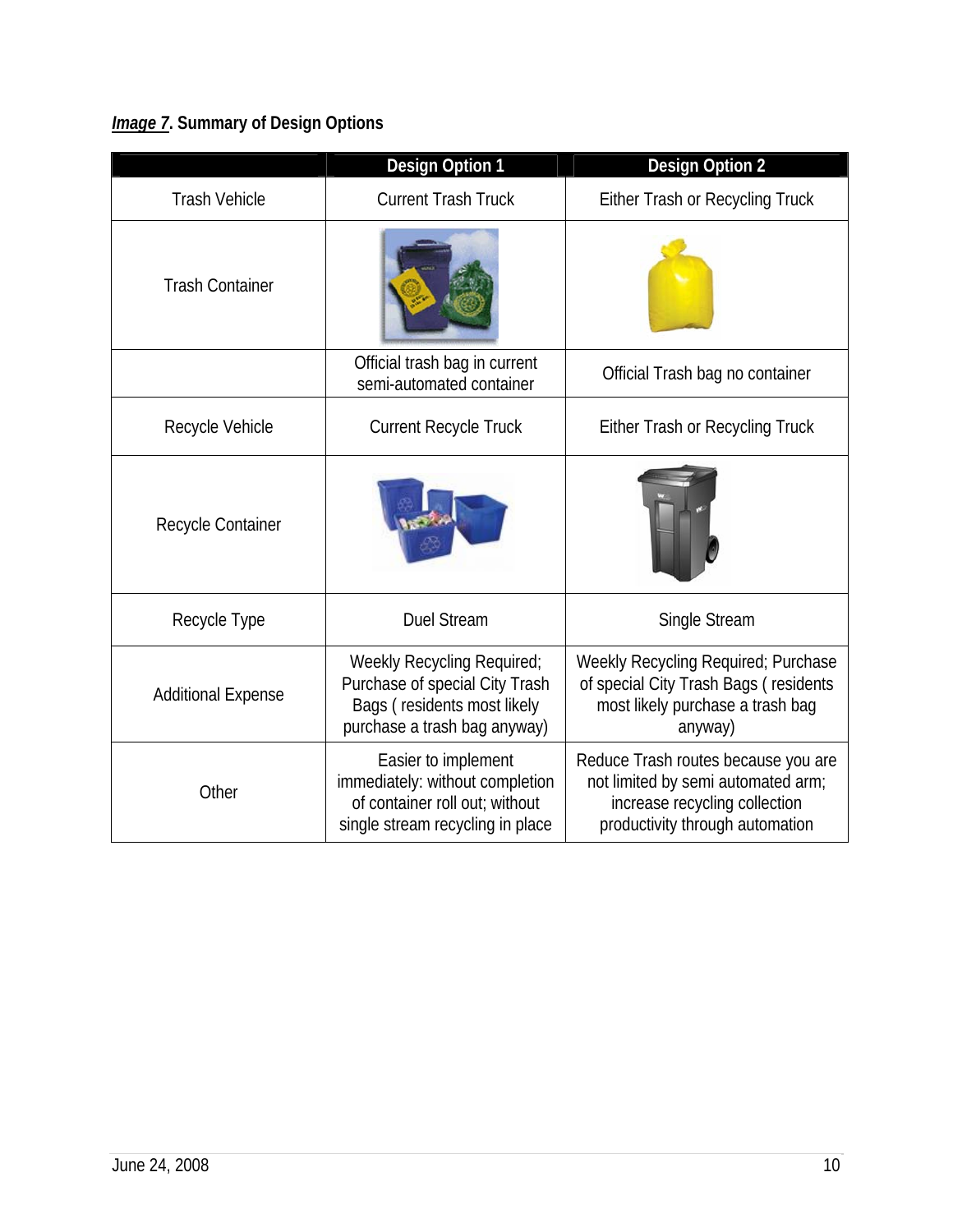# **4. Rate Structure and Program Options**

## **4.1 Unit Based Pricing**

In this section the Rate Structure Systems are presented in terms of benefits/advantages and risks/ disadvantages. The use of a table format allows for clearer understanding and easier comparison among systems.

#### *Image 8***. Implementation of a Unit Based Pricing Program**

| <b>Benefits/Advantages</b>                          | Risks/Disadvantages                                   |
|-----------------------------------------------------|-------------------------------------------------------|
| Customers gain a true understanding of the cost of  | Some confusion during start up of program is likely   |
| MSW. No longer perceived as free.                   | to occur.                                             |
| Customers have the ability to reduce their own cost | Perceived fear and possible impact of the             |
| of waste collection and disposal through improved   | proliferation of more fees for other town services in |
| waste management.                                   | addition to property tax.                             |

## **4.2 Rate Structure Systems**

Within the unit based pricing programs, two specific rate structure systems are currently in use in similar neighboring communities: proportional and two tiered (proportional). A SMART waste management strategy builds all the costs associated with trash, recycling, and management into the pricing structure. **Proportional Rate**. Proportional systems create the most direct relationship between trash volume and price. Residents are charged the same amount of money for each unit of trash they set out for collection. The City of Bridgeport would use a bag as the unit base. Customers pay a fee by purchasing "official" distinctively marked, standard-sized trash bags. Bags can be purchased from municipal offices or retail stores. Only official bags are collected.

Trash services require bags to be purchased for all disposal of rubbish. A fee is paid at the time of service through the cost of the bag. Fairness is assured. Revenues are uncertain until the program is established and its history can be used to project future costs and revenues. Funding for the entire program is dependent on bag sales. The cost of the program is reduced because billing and opting out is eliminated. This program carries the highest financial risk. Success actually reduces revenue and program costs may not be met. It is important to price the bags correctly form the start, leaving a financial cushion is important, especially during the first year.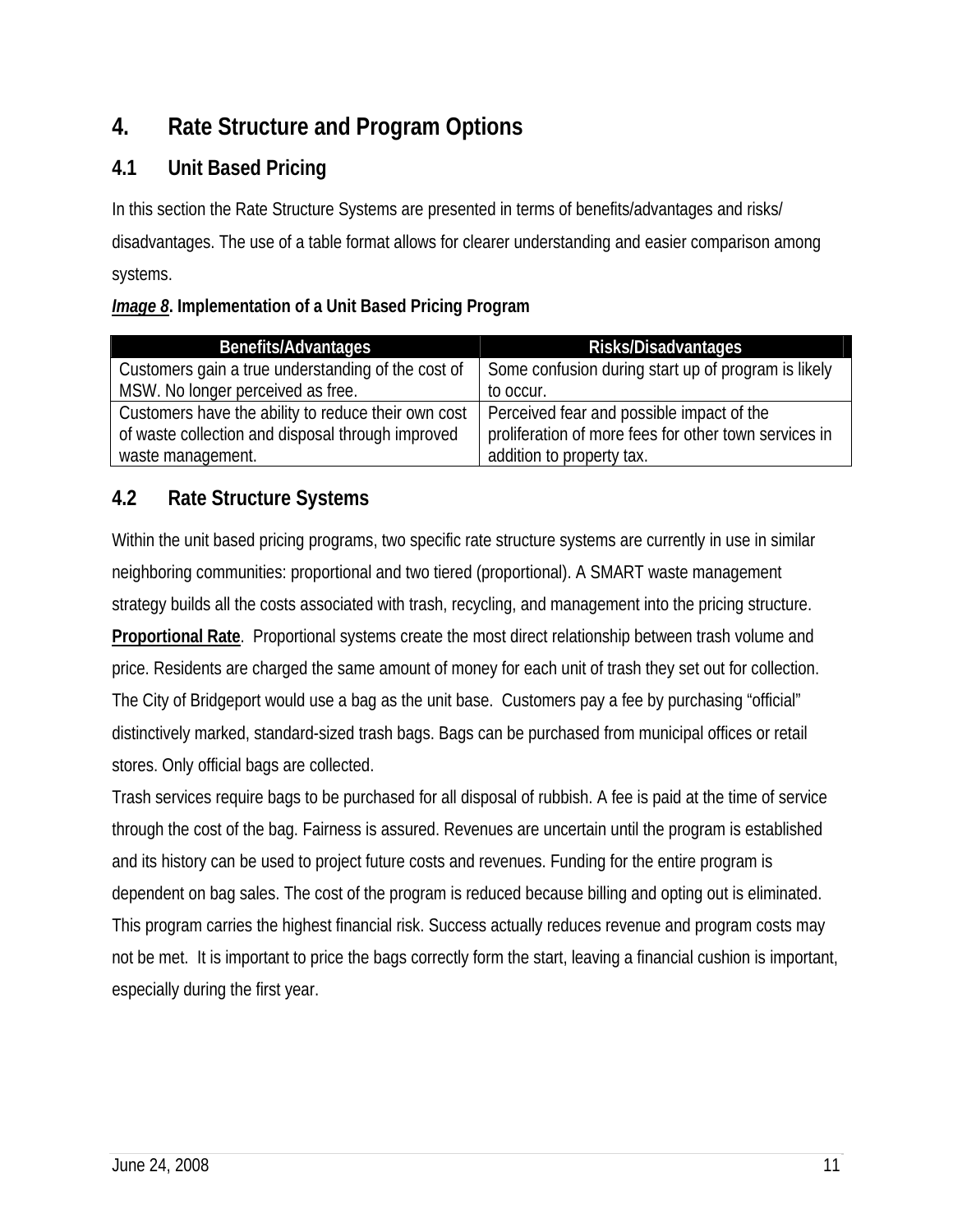#### *Image 9***. Proportional Rate System**

| <b>Benefits/Advantages</b>                                                                                                                                                                                                                                                                                                                                                                                                                                                                                                                                                                                                                                                                                                                                                                                                                                                                                                                                                                                                                                                                                                                                                                                                                                                                      | Risks/Disadvantages                            |
|-------------------------------------------------------------------------------------------------------------------------------------------------------------------------------------------------------------------------------------------------------------------------------------------------------------------------------------------------------------------------------------------------------------------------------------------------------------------------------------------------------------------------------------------------------------------------------------------------------------------------------------------------------------------------------------------------------------------------------------------------------------------------------------------------------------------------------------------------------------------------------------------------------------------------------------------------------------------------------------------------------------------------------------------------------------------------------------------------------------------------------------------------------------------------------------------------------------------------------------------------------------------------------------------------|------------------------------------------------|
| Easiest system to understand and comply with                                                                                                                                                                                                                                                                                                                                                                                                                                                                                                                                                                                                                                                                                                                                                                                                                                                                                                                                                                                                                                                                                                                                                                                                                                                    | Revenue uncertainty and cash flow when program |
| because the bag causes the volume and weight                                                                                                                                                                                                                                                                                                                                                                                                                                                                                                                                                                                                                                                                                                                                                                                                                                                                                                                                                                                                                                                                                                                                                                                                                                                    | first begins.                                  |
|                                                                                                                                                                                                                                                                                                                                                                                                                                                                                                                                                                                                                                                                                                                                                                                                                                                                                                                                                                                                                                                                                                                                                                                                                                                                                                 |                                                |
|                                                                                                                                                                                                                                                                                                                                                                                                                                                                                                                                                                                                                                                                                                                                                                                                                                                                                                                                                                                                                                                                                                                                                                                                                                                                                                 | The more the community decreases the waste the |
|                                                                                                                                                                                                                                                                                                                                                                                                                                                                                                                                                                                                                                                                                                                                                                                                                                                                                                                                                                                                                                                                                                                                                                                                                                                                                                 |                                                |
|                                                                                                                                                                                                                                                                                                                                                                                                                                                                                                                                                                                                                                                                                                                                                                                                                                                                                                                                                                                                                                                                                                                                                                                                                                                                                                 |                                                |
|                                                                                                                                                                                                                                                                                                                                                                                                                                                                                                                                                                                                                                                                                                                                                                                                                                                                                                                                                                                                                                                                                                                                                                                                                                                                                                 |                                                |
|                                                                                                                                                                                                                                                                                                                                                                                                                                                                                                                                                                                                                                                                                                                                                                                                                                                                                                                                                                                                                                                                                                                                                                                                                                                                                                 |                                                |
|                                                                                                                                                                                                                                                                                                                                                                                                                                                                                                                                                                                                                                                                                                                                                                                                                                                                                                                                                                                                                                                                                                                                                                                                                                                                                                 |                                                |
|                                                                                                                                                                                                                                                                                                                                                                                                                                                                                                                                                                                                                                                                                                                                                                                                                                                                                                                                                                                                                                                                                                                                                                                                                                                                                                 |                                                |
|                                                                                                                                                                                                                                                                                                                                                                                                                                                                                                                                                                                                                                                                                                                                                                                                                                                                                                                                                                                                                                                                                                                                                                                                                                                                                                 |                                                |
|                                                                                                                                                                                                                                                                                                                                                                                                                                                                                                                                                                                                                                                                                                                                                                                                                                                                                                                                                                                                                                                                                                                                                                                                                                                                                                 |                                                |
|                                                                                                                                                                                                                                                                                                                                                                                                                                                                                                                                                                                                                                                                                                                                                                                                                                                                                                                                                                                                                                                                                                                                                                                                                                                                                                 |                                                |
|                                                                                                                                                                                                                                                                                                                                                                                                                                                                                                                                                                                                                                                                                                                                                                                                                                                                                                                                                                                                                                                                                                                                                                                                                                                                                                 |                                                |
|                                                                                                                                                                                                                                                                                                                                                                                                                                                                                                                                                                                                                                                                                                                                                                                                                                                                                                                                                                                                                                                                                                                                                                                                                                                                                                 |                                                |
|                                                                                                                                                                                                                                                                                                                                                                                                                                                                                                                                                                                                                                                                                                                                                                                                                                                                                                                                                                                                                                                                                                                                                                                                                                                                                                 |                                                |
|                                                                                                                                                                                                                                                                                                                                                                                                                                                                                                                                                                                                                                                                                                                                                                                                                                                                                                                                                                                                                                                                                                                                                                                                                                                                                                 |                                                |
|                                                                                                                                                                                                                                                                                                                                                                                                                                                                                                                                                                                                                                                                                                                                                                                                                                                                                                                                                                                                                                                                                                                                                                                                                                                                                                 |                                                |
|                                                                                                                                                                                                                                                                                                                                                                                                                                                                                                                                                                                                                                                                                                                                                                                                                                                                                                                                                                                                                                                                                                                                                                                                                                                                                                 |                                                |
|                                                                                                                                                                                                                                                                                                                                                                                                                                                                                                                                                                                                                                                                                                                                                                                                                                                                                                                                                                                                                                                                                                                                                                                                                                                                                                 |                                                |
|                                                                                                                                                                                                                                                                                                                                                                                                                                                                                                                                                                                                                                                                                                                                                                                                                                                                                                                                                                                                                                                                                                                                                                                                                                                                                                 |                                                |
|                                                                                                                                                                                                                                                                                                                                                                                                                                                                                                                                                                                                                                                                                                                                                                                                                                                                                                                                                                                                                                                                                                                                                                                                                                                                                                 |                                                |
|                                                                                                                                                                                                                                                                                                                                                                                                                                                                                                                                                                                                                                                                                                                                                                                                                                                                                                                                                                                                                                                                                                                                                                                                                                                                                                 |                                                |
|                                                                                                                                                                                                                                                                                                                                                                                                                                                                                                                                                                                                                                                                                                                                                                                                                                                                                                                                                                                                                                                                                                                                                                                                                                                                                                 |                                                |
|                                                                                                                                                                                                                                                                                                                                                                                                                                                                                                                                                                                                                                                                                                                                                                                                                                                                                                                                                                                                                                                                                                                                                                                                                                                                                                 |                                                |
|                                                                                                                                                                                                                                                                                                                                                                                                                                                                                                                                                                                                                                                                                                                                                                                                                                                                                                                                                                                                                                                                                                                                                                                                                                                                                                 |                                                |
|                                                                                                                                                                                                                                                                                                                                                                                                                                                                                                                                                                                                                                                                                                                                                                                                                                                                                                                                                                                                                                                                                                                                                                                                                                                                                                 |                                                |
|                                                                                                                                                                                                                                                                                                                                                                                                                                                                                                                                                                                                                                                                                                                                                                                                                                                                                                                                                                                                                                                                                                                                                                                                                                                                                                 |                                                |
|                                                                                                                                                                                                                                                                                                                                                                                                                                                                                                                                                                                                                                                                                                                                                                                                                                                                                                                                                                                                                                                                                                                                                                                                                                                                                                 |                                                |
|                                                                                                                                                                                                                                                                                                                                                                                                                                                                                                                                                                                                                                                                                                                                                                                                                                                                                                                                                                                                                                                                                                                                                                                                                                                                                                 |                                                |
| limits to be more apparent.<br>The size of the official bag will clarify the volume<br>limit. The strength of the bag will clarify the weight<br>limit by bursting when the weight limit is grossly<br>exceeded.<br>Customers purchase only bags, which are needed<br>for disposal anyway.<br>Increased flexibility by offering more than one bag<br>size. A smaller size bag could be offered to<br>customers who generate small amounts of rubbish<br>or wish to add an additional smaller bag beyond the<br>included unit.<br>Any future changes to unit weight or volume can be<br>easily implemented by changing the size of the<br>$bag(s)$ .<br>Fastest and most efficient means of collection.<br>Official bags are easily identified and conform to<br>size and weight limits.<br>Official bags are more difficult to counterfeit than<br>stickers or tags.<br>Illegal waste containers are more easily identified.<br>Although collection would be somewhat slower, an<br>option could be to allow bags to be placed inside of<br>containers for collection as added protection<br>against animals tearing bags.<br>Details of the entire MSW program could be printed<br>on each bag, or bag packaging for customers to<br>easily reference.<br>Widely used system in Massachusetts. | less revenue is generated from bags sales.     |

**Two-Tiered Proportional**. Two-tiered systems help communities achieve revenue stability. Residents receive a base level of service, for which they pay a flat fee. The 'first-tier' fee can be assessed through the tax base or through a fee included in another municipal service like a quarterly or monthly water bill. The base charge can be used to cover the fixed portion of the solid waste program (e.g. personnel, transfer station, transportation, executive oversight etc.) Residents then pay a 'second-tier' based on the amount of waste they put out. The second-tier is proportional and covers disposal costs.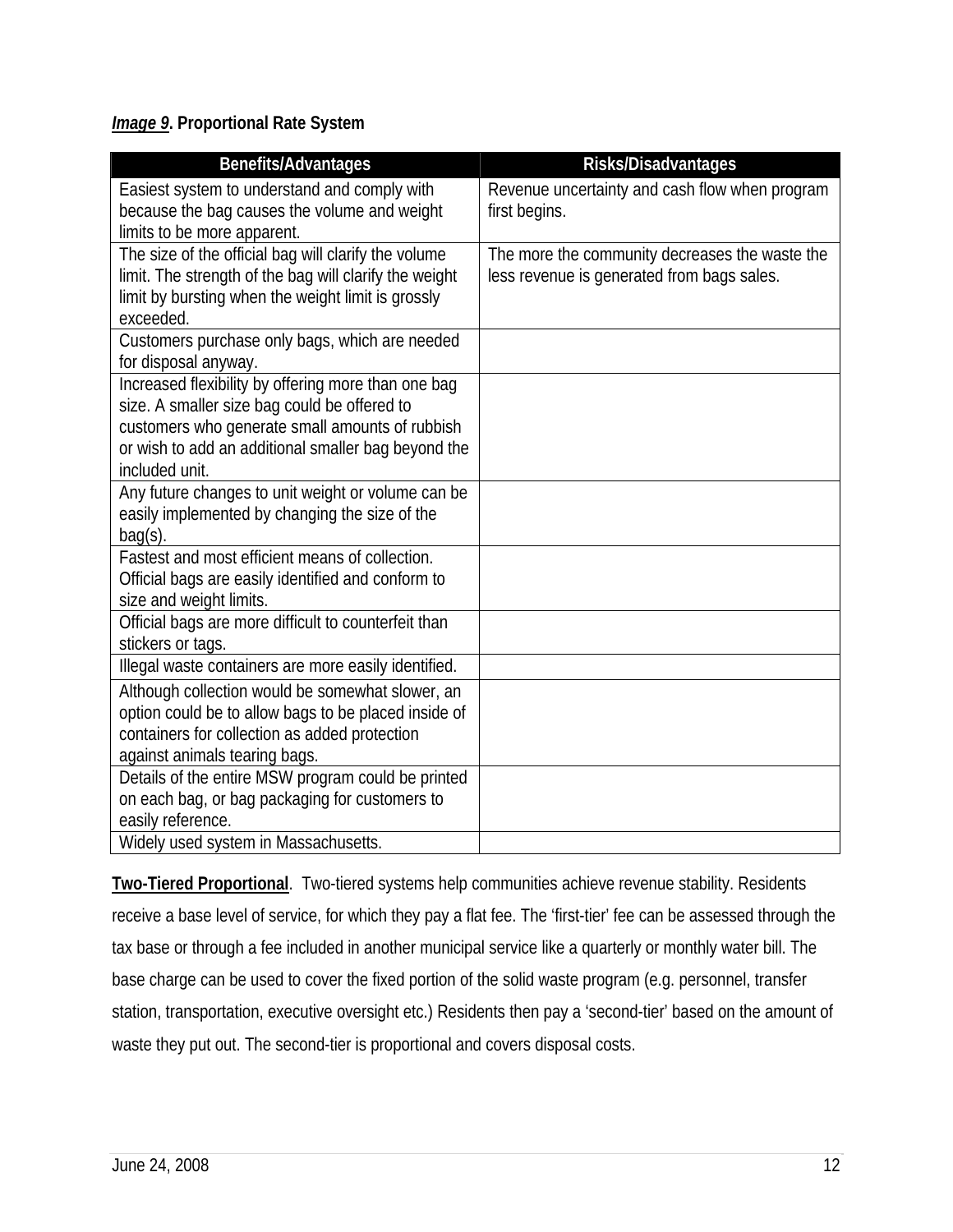The two-tiered program is also widely used in neighboring Massachusetts communities. The base fee assures funding of all fixed costs. In some cases one bag of rubbish per week is also included in the base fee. In this case the base fee is higher to also cover part of the disposal.

#### *Image 10***. Two-Tiered Proportional**

| <b>Benefits/Advantages</b>                                                                           | Risks/Disadvantages                                                                         |
|------------------------------------------------------------------------------------------------------|---------------------------------------------------------------------------------------------|
| Revenue will cover fixed costs.                                                                      | When base price is included in property tax,<br>customer is unaware of the true cost of MSW |
|                                                                                                      | program.                                                                                    |
| Revenue stability is ensured. Program funding is                                                     | The requirement of paying an additional fee for                                             |
| not entirely dependent on bag (or sticker) sales.<br>Success of program does not under fund program. | second (or multi) tier may be difficult to understand                                       |
| Waste reduction, reuse and recycling are                                                             |                                                                                             |
| encouraged. Residents use the goal of reducing                                                       |                                                                                             |
| trash to one bag to avoid buying additional bags,                                                    |                                                                                             |
| thus reducing waste.                                                                                 |                                                                                             |
| Administration and enforcement of a trash fee                                                        |                                                                                             |
| could be complex, leaving the base in the assessed<br>property tax is a more efficient option        |                                                                                             |
| Can be implemented more quickly and                                                                  |                                                                                             |
| inexpensively than other programs.                                                                   |                                                                                             |
| Allows maximum flexibility to implement changes.                                                     |                                                                                             |
| Inclusion of all MSW services and one bag of                                                         |                                                                                             |
| rubbish encourage the most environmentally sound                                                     |                                                                                             |
| and cost effective method of collection and<br>disposal. Customer is not penalized, through          |                                                                                             |
| additional fees, for doing the right thing by recycling                                              |                                                                                             |
| and using the drop off center.                                                                       |                                                                                             |
| Disincentive for illegal dumping.                                                                    |                                                                                             |
| Most strongly recommended by MA DEP.                                                                 |                                                                                             |
| Most widely used system in Massachusetts.                                                            |                                                                                             |

## **4.3 Rate Structure Options**

The following rate structure options use 530 pounds per capita as a benchmark. This equals a 42% reduction in waste for the City of Bridgeport. The guide book also makes assumptions on 3 other benchmarks: a waste reduction to 400, 600, and 700 lbs per capita, representing: 56%, 35%, and 24% waste diversion respectively. Several cities throughout the US have achieved per capita disposal of 400 pounds and under.

**Rate Structure Option 1 (***Image 11***)**. Proportional per bag cost can be used in either design option 1 (colored bag in current container) or design option 2 (reverse system with recycling in large container). In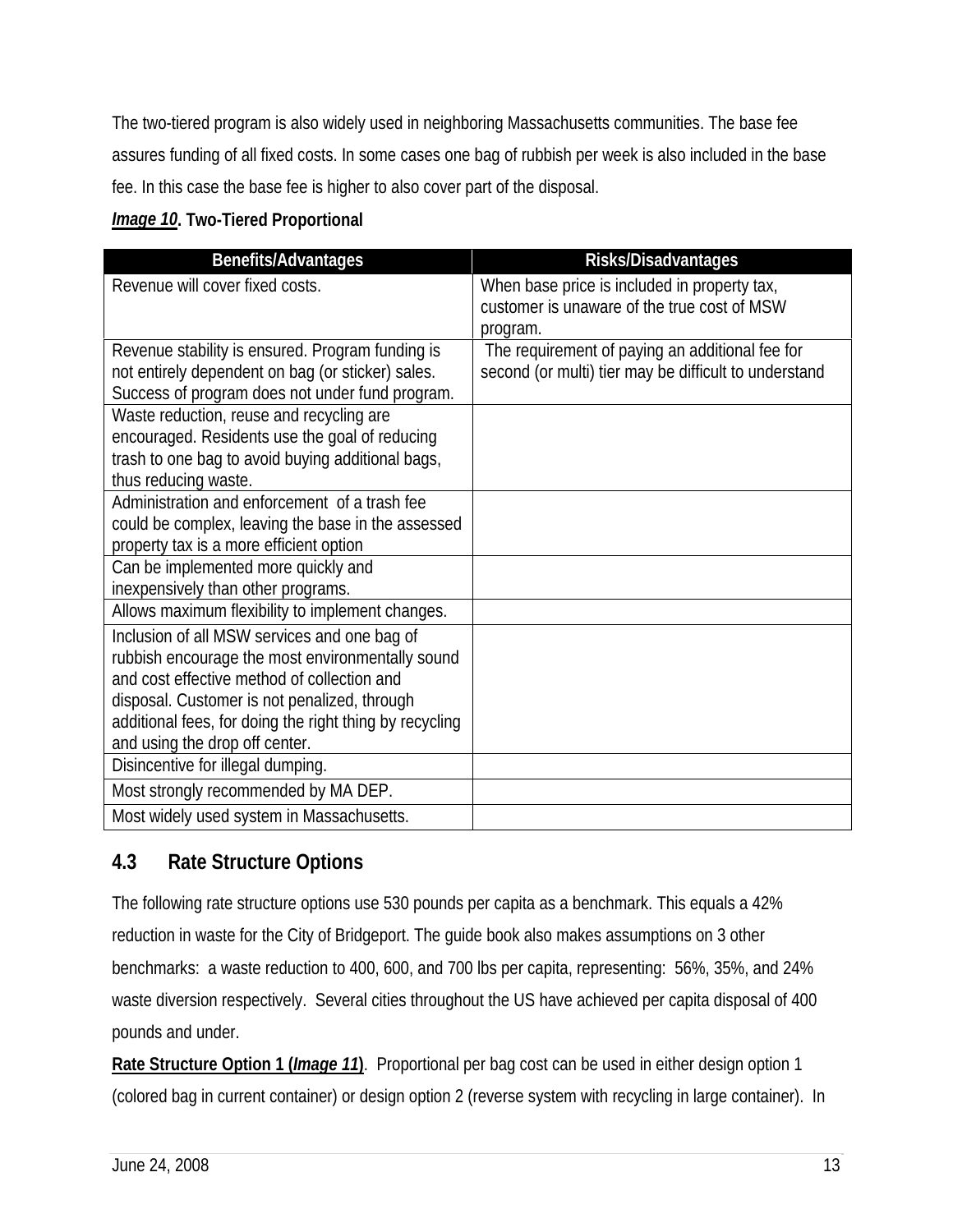order to cover a better than average reduction in waste (to 400 lbs per person), the bag cost for a proportional system would have to be \$3.00 each. The more you decrease waste the less bags are sold therefore, less revenue is generated to cover the program costs.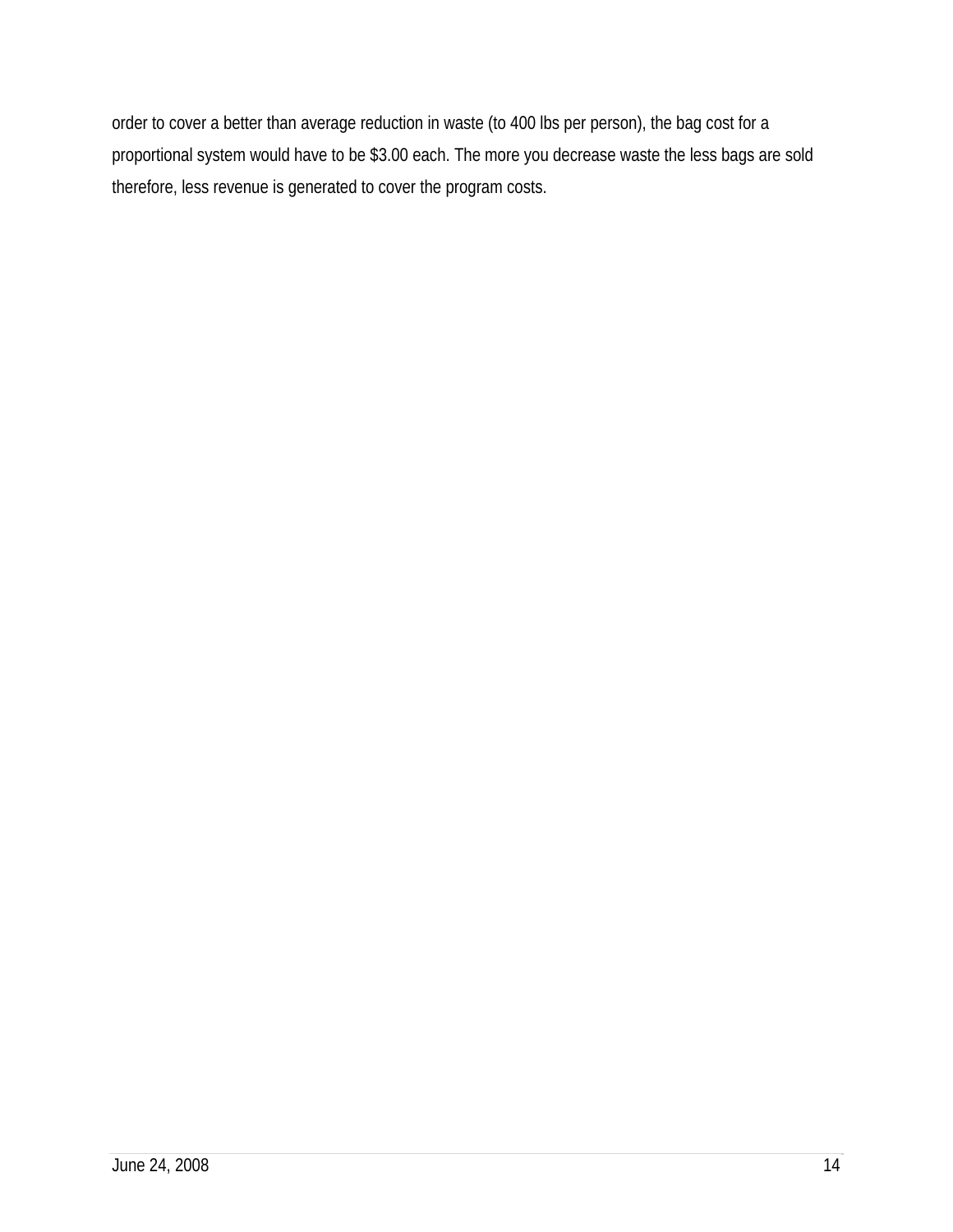# *Image 11***. Proportional**

| Projected<br>Per Capita<br>Disposal    | 530       | 530        | 530        | 400       | 400       | 400        | 600       | 600        | 600        | 700        | 700        | 700        |
|----------------------------------------|-----------|------------|------------|-----------|-----------|------------|-----------|------------|------------|------------|------------|------------|
| <b>Bag price</b>                       | 2.00      | 2.50       | 3.00       | 2.00      | 2.50      | 3.00       | 2.00      | 2.50       | 3.00       | 2.00       | 2.50       | 3.00       |
| <b>Revenue/\$</b>                      |           |            |            |           |           |            |           |            |            |            |            |            |
| Trash Fee /<br>base                    |           |            |            |           |           |            |           |            |            |            |            |            |
| Sale of Trash<br><b>Bags</b>           | 6,753,684 | 8,442,105  | 10,130,526 | 5,097,120 | 6,371,400 | 7,645,680  | 7,645,680 | 9,557,100  | 11,468,520 | 8,919,960  | 11,149,950 | 13,379,940 |
| Increased<br>Recycling<br>Revenue      | 86,524    | 86,524     | 86,524     | 115,514   | 115,514   | 115,514    | 70,914    | 70,914     | 70,914     | 48,614     | 48,614     | 48,614     |
| Total<br>Revenue                       | 6,840,208 | 8,528,629  | 10,217,050 | 5,212,634 | 6,486,914 | 7,761,194  | 7,716,594 | 9,628,014  | 11,539,434 | 8,968,574  | 11,198,564 | 13,428,554 |
| <b>Cost</b><br><b>Reductions</b>       |           |            |            |           |           |            |           |            |            |            |            |            |
| Avoided<br><b>Disposal Cost</b>        | 1,854,089 | 1,854,089  | 1,854,089  | 2,475,304 | 2,475,304 | 2,475,304  | 1,519,588 | 1,519,588  | 1,519,588  | 1,041,730  | 1,041,730  | 1,041,730  |
| Reduction<br>Labor                     |           |            |            |           |           |            |           |            |            |            |            |            |
| <b>Total Cost</b><br><b>Reductions</b> | 1,854,089 | 1,854,089  | 1,854,089  | 2,475,304 | 2,475,304 | 2,475,304  | 1,519,588 | 1,519,588  | 1,519,588  | 1,041,730  | 1,041,730  | 1,041,730  |
| <b>Total Source</b><br>of Funding      | 8,694,297 | 10,382,718 | 12,071,139 | 7,687,939 | 8,962,219 | 10,236,499 | 9,236,183 | 11,147,603 | 13,059,023 | 10,010,305 | 12,240,295 | 14,470,285 |
| <b>Cost of</b><br><b>PAYT</b>          |           |            |            |           |           |            |           |            |            |            |            |            |
| <b>Trash Bag</b><br>Cost               | 844,211   | 844,211    | 844,211    | 637,140   | 637,140   | 637,140    | 955,710   | 955,710    | 955,710    | 1,114,995  | 1,114,995  | 1,114,995  |
| Cost of<br>additional<br>containers    |           |            |            |           |           |            |           |            |            |            |            |            |
| Cost of<br>additional<br>vehicles      |           |            |            |           |           |            |           |            |            |            |            |            |
| Total cost of<br>program               | 844,211   | 844,211    | 844,211    | 637,140   | 637,140   | 637,140    | 955,710   | 955,710    | 955,710    | 1,114,995  | 1,114,995  | 1,114,995  |
| <b>NET</b>                             | 7,850,087 | 9,538,508  | 11,226,929 | 7,050,799 | 8,325,079 | 9,599,359  | 8,280,473 | 10,191,893 | 12,103,313 | 8,895,310  | 11,125,300 | 13,355,290 |
| <b>Budget</b>                          | 9,399,166 | 9,399,166  | 9,399,166  | 9,399,166 | 9,399,166 | 9,399,166  | 9,399,166 | 9,399,166  | 9,399,166  | 9,399,166  | 9,399,166  | 9,399,166  |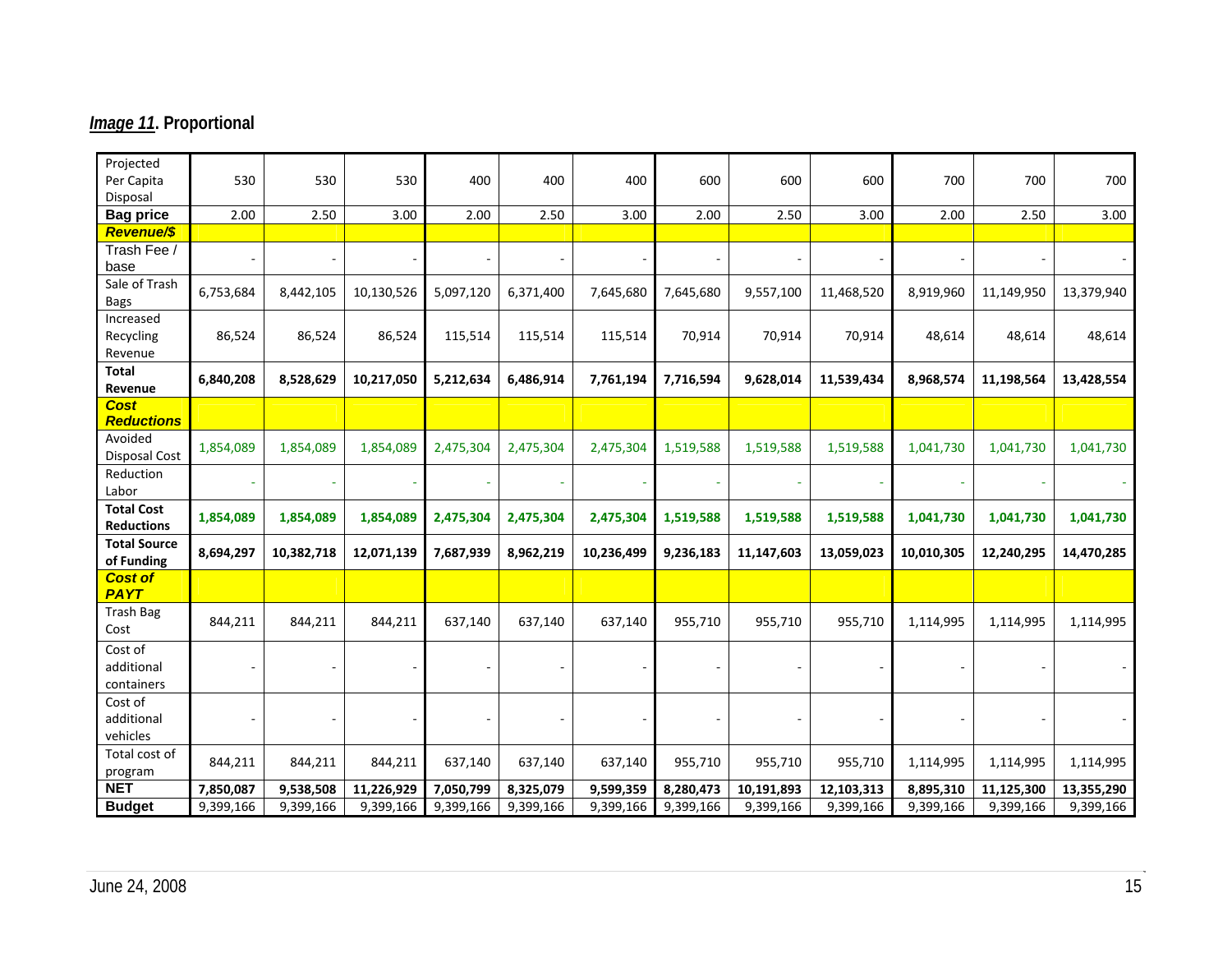**Rate Structure Option 2 (***Image 12***)**. A two-tiered program would continue to include a base charge within the tax rate. The tax base is an easier option since a fee would require a separate billing and collection function. This base fee would cover fixed costs. The additional money would be captured through the sale of official trash bags. The cost of 1.50 per bag would allow a tax rebate of 50% of the current \$200 rate per household. This would also create some surplus cash.

**Rate Structure Option 2 – Variation of Two-Tiered System (***Image 13***)**. The contents of one standard bag each week could be included (free) the base fee. This bag could be provided by the city through a coupon, or voucher or credit card system. The bags would be official city bags and would be purchased at the local grocery store using the coupon. (Example: Brunswick, ME). The 'One Free Bag' system could be continued annually or it could be done just for the first year as an initial kick off. With 'One Free Bag' the residents would have an opportunity to minimize trash and have no additional cost. If the household creates more trash they must put the trash in an official overflow trash bag. This system is flexible. The city could decrease the number of free bags each year in order to raise revenue. In this case the tax rate would remain the same. In this case the tax rate would remain the same and a surplus of 2 million dollars annually would be generated from the sales of overflow bags. A charge of \$1.00 for additional overflow bags this would be enough of an incentive to deter waste without adding a costly burden for extra disposal.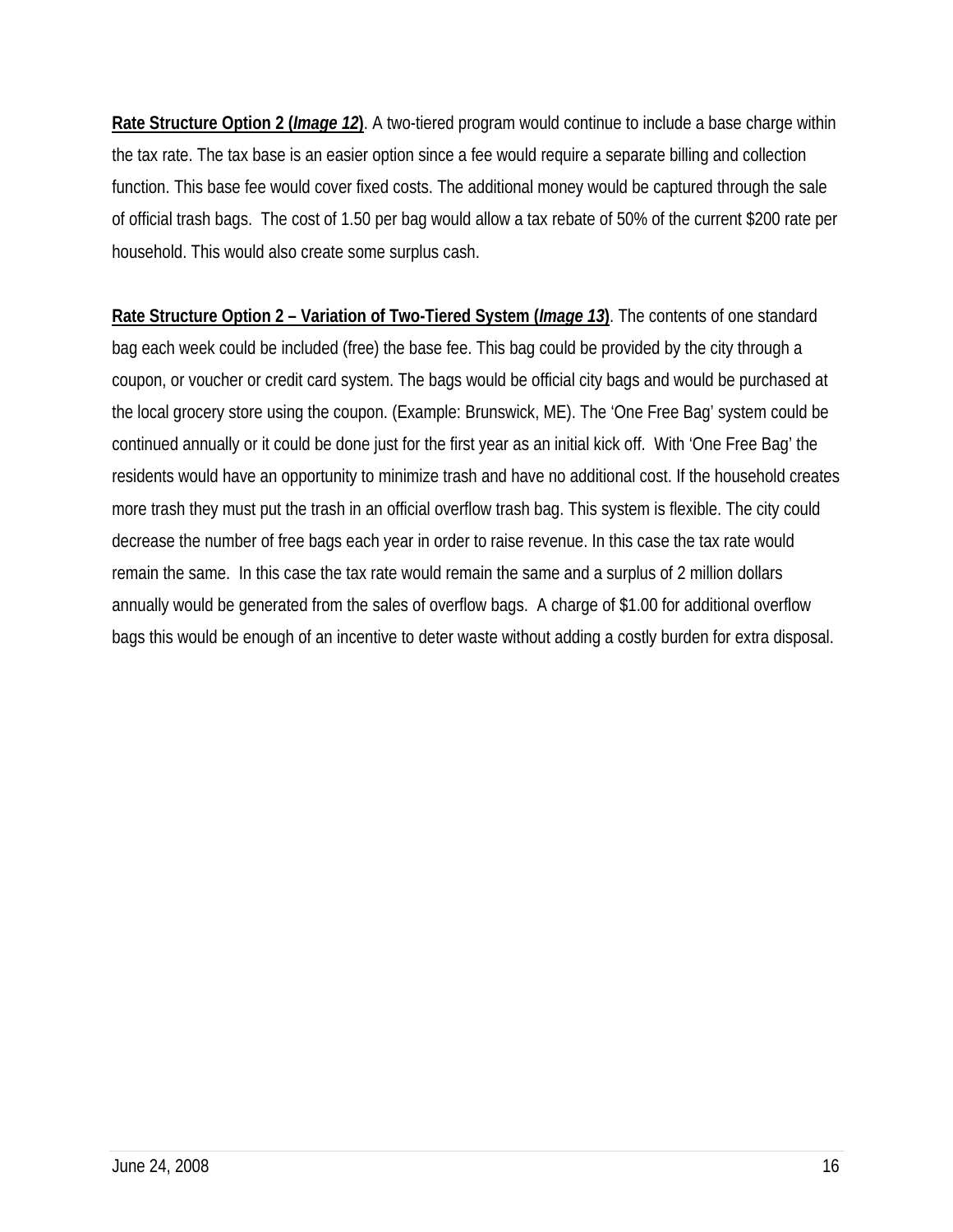# *Image 12***. Two-Tiered Proportional**

| Projected Per<br>Capita Disposal         | 530        | 530        | 530        | 400        | 400        | 400        | 600        | 600        | 600        | 700        | 700        | 700        |
|------------------------------------------|------------|------------|------------|------------|------------|------------|------------|------------|------------|------------|------------|------------|
| <b>Bag price</b>                         | 1.00       | 1.50       | 2.00       | 1.00       | 1.50       | 2.00       | 1.00       | 1.50       | 2.00       | 1.00       | 1.50       | 2.00       |
| <b>Revenue/\$</b>                        |            |            |            |            |            |            |            |            |            |            |            |            |
| Trash Fee /<br>base 100/HH               | 4,719,600  | 4,719,600  | 4,719,600  | 4,719,600  | 4,719,600  | 4,719,600  | 4,719,600  | 4,719,600  | 4,719,600  | 4,719,600  | 4,719,600  | 4,719,600  |
| Sale of Trash<br><b>Bags</b>             | 4,221,053  | 5,065,263  | 5,909,474  | 3,185,700  | 3,822,840  | 4,459,980  | 4,778,550  | 5,734,260  | 6,689,970  | 5,574,975  | 6,689,970  | 7,804,965  |
| Increased<br>Recycling<br>Revenue        | 86,524     | 86,524     | 86,524     | 115,514    | 115,514    | 115,514    | 70,914     | 70,914     | 70,914     | 48,614     | 48,614     | 48,614     |
| <b>Total Revenue</b>                     | 9,027,177  | 9,871,387  | 10,715,598 | 8,020,814  | 8,657,954  | 9,295,094  | 9,569,064  | 10,524,774 | 11,480,484 | 10,343,189 | 11,458,184 | 12,573,179 |
| <b>Cost</b><br><b>Reductions/\$</b>      |            |            |            |            |            |            |            |            |            |            |            |            |
| Avoided<br><b>Disposal Cost</b>          | 1,854,089  | 1,854,089  | 1,854,089  | 2,475,304  | 2,475,304  | 2,475,304  | 1,519,588  | 1,519,588  | 1,519,588  | 1,041,730  | 1,041,730  | 1,041,730  |
| Reduction<br>Labor                       |            |            |            |            |            |            |            |            |            |            |            |            |
| <b>Total Cost</b><br><b>Reductions</b>   | 1,854,089  | 1,854,089  | 1,854,089  | 2,475,304  | 2,475,304  | 2,475,304  | 1,519,588  | 1,519,588  | 1,519,588  | 1,041,730  | 1,041,730  | 1,041,730  |
| <b>Total Source of</b><br><b>Funding</b> | 10,881,266 | 11,725,476 | 12,569,687 | 10,496,119 | 11,133,259 | 11,770,399 | 11,088,653 | 12,044,363 | 13,000,073 | 11,384,920 | 12,499,915 | 13,614,910 |
| Cost of / \$<br><b>PAYT</b>              |            |            |            |            |            |            |            |            |            |            |            |            |
| Trash Bag Cost                           | 844,211    | 844,211    | 844,211    | 637,140    | 637,140    | 637,140    | 955,710    | 955,710    | 955,710    | 1,114,995  | 1,114,995  | 1,114,995  |
| Cost of<br>additional<br>containers      |            |            |            |            |            |            |            |            |            |            |            |            |
| Cost of<br>additional<br>vehicles        |            |            |            |            |            |            |            |            |            |            |            |            |
| Total cost of<br>program                 | 844,211    | 844,211    | 844,211    | 637,140    | 637,140    | 637,140    | 955,710    | 955,710    | 955,710    | 1,114,995  | 1,114,995  | 1,114,995  |
| <b>NET</b>                               | 10,037,055 | 10,881,266 | 11,725,476 | 9,858,979  | 10,496,119 | 11,133,259 | 10,132,943 | 11,088,653 | 12,044,363 | 10,269,925 | 11,384,920 | 12,499,915 |
| <b>Budget</b>                            | 9,399,166  | 9,399,166  | 9,399,166  | 9,399,166  | 9,399,166  | 9,399,166  | 9,399,166  | 9,399,166  | 9,399,166  | 9,399,166  | 9,399,166  | 9,399,166  |
| <b>Difference</b>                        | 637,889    | 1,482,100  | 2,326,310  | 459,813    | 1,096,953  | 1,734,093  | 733,777    | 1,689,487  | 2,645,197  | 870,759    | 1,985,754  | 3,100,749  |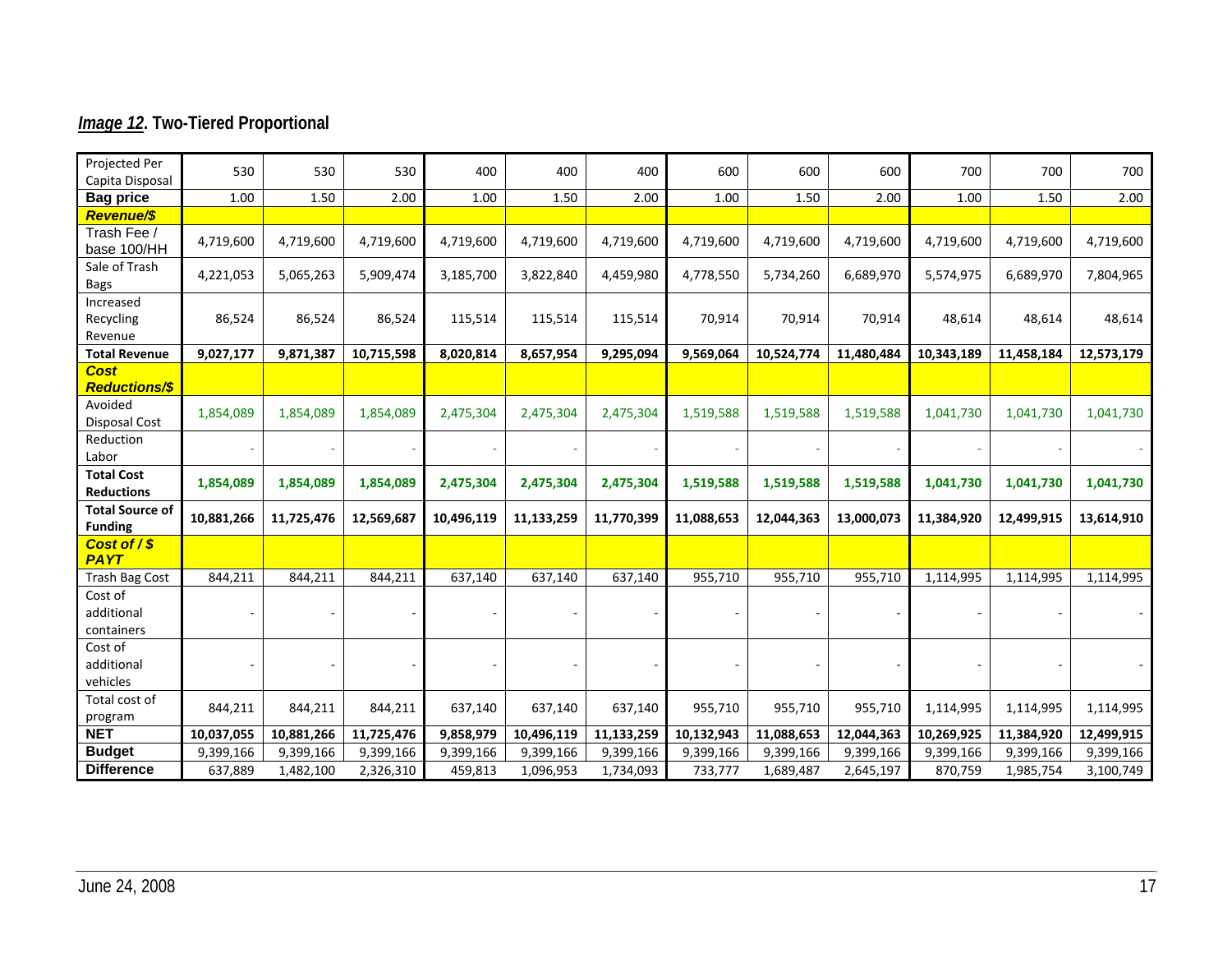# *Image 13***. One Free Bag**

| Projected Per<br>Capita Disposal         | 530        | 530        | 530        | 400          | 400        | 400        | 600        | 600        | 600        | 700          | 700        | 700        |
|------------------------------------------|------------|------------|------------|--------------|------------|------------|------------|------------|------------|--------------|------------|------------|
| <b>Bag price</b>                         | 1          | 1.25       | 1.50       | $\mathbf{1}$ | 1.25       | 1.50       | 1          | 1.25       | 1.50       | $\mathbf{1}$ | 1.25       | 1.50       |
| <b>Revenue/\$</b>                        |            |            |            |              |            |            |            |            |            |              |            |            |
| Trash Fee /<br>base 200/HH               | 9,439,200  | 9,439,200  | 9,439,200  | 9,439,200    | 9,439,200  | 9,439,200  | 9,439,200  | 9,439,200  | 9,439,200  | 9,439,200    | 9,439,200  | 9,439,200  |
| Sale of Trash<br>Bags                    | 922,650    | 1,153,313  | 1,383,975  | 94,368       | 117,960    | 141,552    | 1,368,648  | 1,710,810  | 2,052,972  | 2,005,788    | 2,507,235  | 3,008,682  |
| Increased<br>Recycling<br>Revenue        | 86,524     | 86,524     | 86,524     | 115,514      | 115,514    | 115,514    | 70,914     | 70,914     | 70,914     | 48,614       | 48,614     | 48,614     |
| <b>Total Revenue</b>                     | 10,448,374 | 10,679,037 | 10,909,699 | 9,649,082    | 9,672,674  | 9,696,266  | 10,878,762 | 11,220,924 | 11,563,086 | 11,493,602   | 11,995,049 | 12,496,496 |
| <b>Cost</b><br><b>Reductions/\$</b>      |            |            |            |              |            |            |            |            |            |              |            |            |
| Avoided<br><b>Disposal Cost</b>          | 1,854,089  | 1,854,089  | 1,854,089  | 2,475,304    | 2,475,304  | 2,475,304  | 1,519,588  | 1,519,588  | 1,519,588  | 1,041,730    | 1,041,730  | 1,041,730  |
| Reduction<br>Labor                       |            |            |            |              |            |            |            |            |            |              |            |            |
| <b>Total Cost</b><br><b>Reductions</b>   | 1,854,089  | 1,854,089  | 1,854,089  | 2,475,304    | 2,475,304  | 2,475,304  | 1,519,588  | 1,519,588  | 1,519,588  | 1,041,730    | 1,041,730  | 1,041,730  |
| <b>Total Source of</b><br><b>Funding</b> | 12,302,463 | 12,533,126 | 12,763,788 | 12,124,387   | 12,147,979 | 12,171,571 | 12,398,351 | 12,740,513 | 13,082,675 | 12,535,333   | 13,036,780 | 13,538,227 |
| <b>Cost of</b><br>PAYT/S                 |            |            |            |              |            |            |            |            |            |              |            |            |
| Trash Bag Cost                           | 844,211    | 844,211    | 844,211    | 637,140      | 637,140    | 637,140    | 955,710    | 955,710    | 955,710    | 1,114,995    | 1,114,995  | 1,114,995  |
| Cost of<br>additional<br>containers      |            |            |            |              |            |            |            |            |            |              |            |            |
| Cost of<br>additional<br>vehicles        |            |            |            |              |            |            |            |            |            |              |            |            |
| Total cost of<br>program                 | 844,211    | 844,211    | 844,211    | 637,140      | 637,140    | 637,140    | 955,710    | 955,710    | 955,710    | 1,114,995    | 1,114,995  | 1,114,995  |
| <b>NET</b>                               | 11,458,253 | 11,688,915 | 11,919,578 | 11,487,247   | 11,510,839 | 11,534,431 | 11,442,641 | 11,784,803 | 12,126,965 | 11,420,338   | 11,921,785 | 12,423,232 |
| <b>Budget</b>                            | 9,399,166  | 9,399,166  | 9,399,166  | 9,399,166    | 9,399,166  | 9,399,166  | 9,399,166  | 9,399,166  | 9,399,166  | 9,399,166    | 9,399,166  | 9,399,166  |
| <b>Difference</b>                        | 2,059,087  | 2,289,749  | 2,520,412  | 2,088,081    | 2,111,673  | 2,135,265  | 2,043,475  | 2,385,637  | 2,727,799  | 2,021,172    | 2,522,619  | 3,024,066  |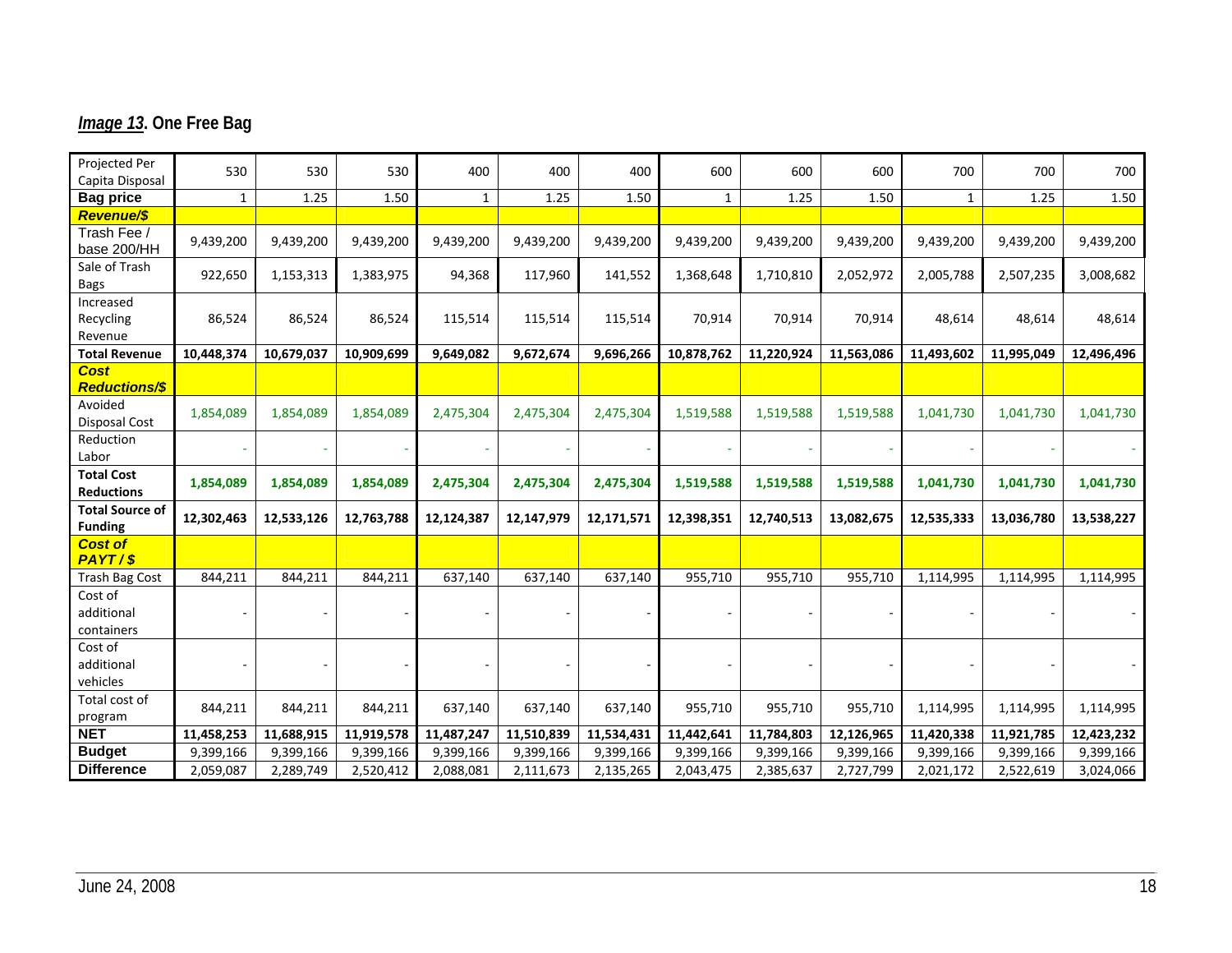# **5. Recommendations**

Design Option 2 with Rate Structure Option 3 (One Free Bag) with overflow bags priced at \$1. The new SMART program should be implemented along with single stream recycling. If single stream is not

available, the second choice would be Design Option 2 with Rate Structure Option 3.

- 1. With this combination there is very little change to the current system or structure. The same equipment and vehicles can be used to pick up trash and recycling without many logistical changes.
- 2. The assessed tax rate for solid waste and recycling would remain the same at approximately \$200 per household.
- 3. Residents get something free. Residents feel as though they are getting something free with the new system (a bag). The cost of additional official city overflow trash bags would be \$1 so it would not seem as burdensome to buy an occasional overflow bag.
- 4. Surplus revenue is created of approximately \$2,000,000 dollars is created annually. This new revenue could be held in an enterprise account. The additional funds from the overflow bags along with the revenue from increased recycling could be used for a 'Recycling Rewards Fund'. Based on 2 million dollars there are various options to consider: each household could receive approximately a \$45.00 rebate creating a sense of community pride, the enterprise fund could be used for other town services (such as libraries, more fire or police staff, parks, city events, or services) benefiting the entire community.
- 5. This rate structure provides long term flexibility to absorb increasing solid waste management costs without raising rates. The 'One Free Bag' program also allows for a decrease in free bags over time. Year one may include 50 free bags, year two 40 free bags and so on. This could encourage further diversion increases to meet the cities changing goals.
- 6. Less impact on low income households. Families can learn to recycle, minimize trash and have no additional cost.
- 7. This program is perfect for the elderly since they generally create far less trash.
- 8. The 'One Free Bag' program is slightly complicated for the administration, but smooth and simple for the residents.
- 9. The Two-Tiered system eliminates potential cash flow problems from bag revenue.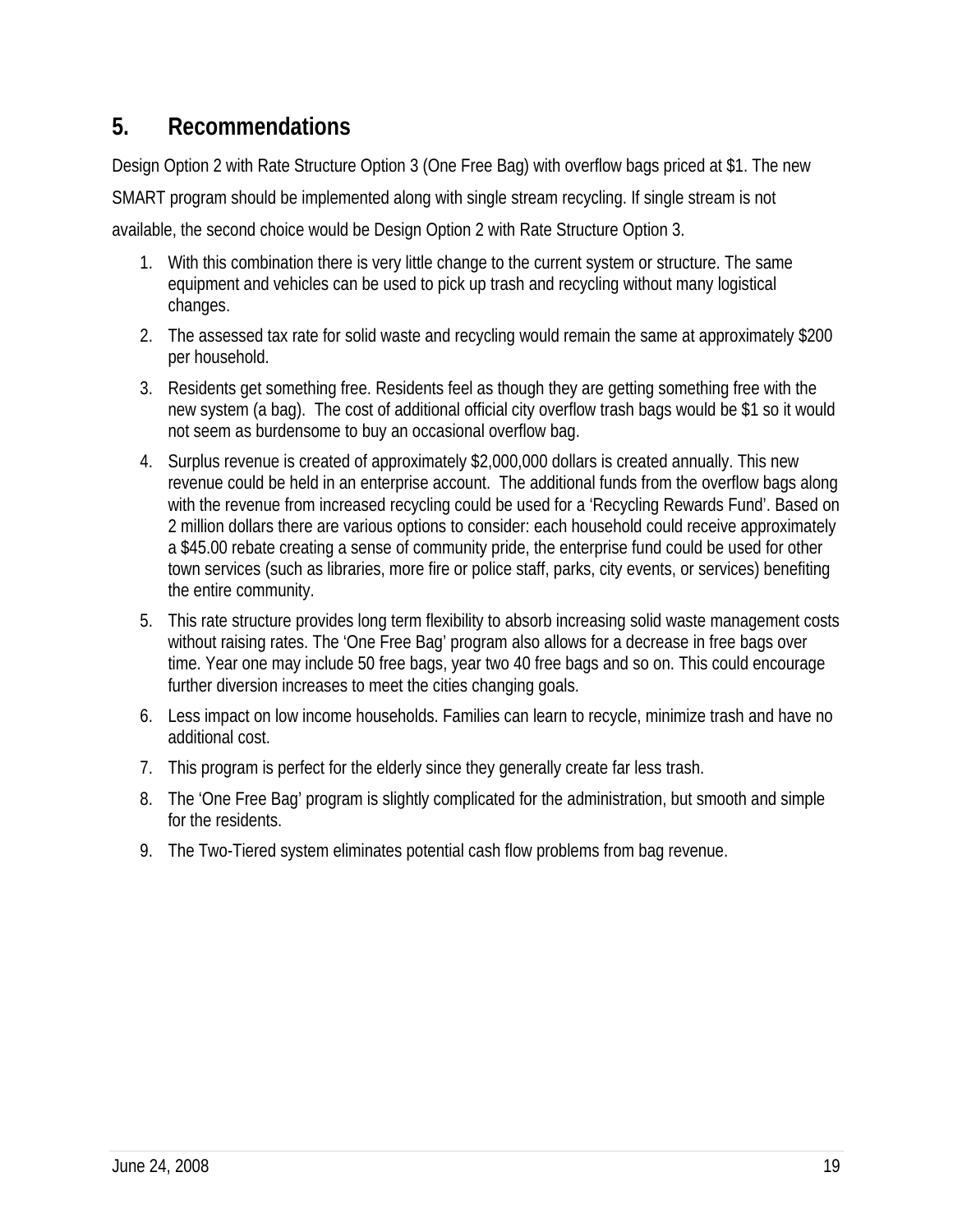# **6. Implementation Suggestions**

A volunteer advisory committee should be formed to carry out the implementation. This committee would be a communications link between the needs and concerns of both residents and the city officials. The members should be comprised of a combination of residents, town officials and employees and should monitor and advise on the current implementation and the future practices of the program.

The committee would:

- 1. Assess the best way to handle low income families qualification and voucher plan.
- 2. Decide on the public relations and education leading up to implementation.
- 3. Help decide on bag color, design, choose participating grocery stores.
- 4. Create multifamily enforcement suggestions and guidelines.
- 5. Suggest additional items to be added for recycling collection. Investigate other state recycling lists.
- 6. Create up-stream producer responsibility by educating local restaurants, grocery, and convenience stores about 'one way carry out packaging' which meets recycling regulations.

Illegal dumping penalties should be consistent with those currently in existence, such as the ordinance that says the City of Bridgeport has the authority to impound vehicles that are caught dumping illegally. The city will need no extra staff in the beginning to educate local businesses about the possibility of illegal dumping and encourage them to lock dumpsters and report problems.

Source reduction is a great benefit of unit based pricing. Residents are motivated to think before they act by pulling items out of the waste stream that used to be trash but have value to someone else. Two economical solutions are reduce and reuse. Samples of source reduction seen in communities with unit based communities are bringing clothes, shoes, small appliances, and electronics to the Salvation Army; bringing your own bag or mug back to the retailer; giving furniture and toys to relatives or friends; or using a local 'Swap Shop'. Many successful programs have a means for customers to exchange usable items at a 'Swap Shop'. This allows customers to drop-off items and staff will sort and store items at the facility preparing them for a future owner. Technology has been used to simplify this process. A web site, or a section of the town's web site, could be dedicated for customers to post usable items no longer needed as well as posting items wanted. Supplier and receiver make their own arrangements for pick up or delivery. Items can be exchanged for further use, reducing waste and costs for all parties, removing the need for use of town facilities. Only one person (a few hours a month) is needed to set up the site and monitor it.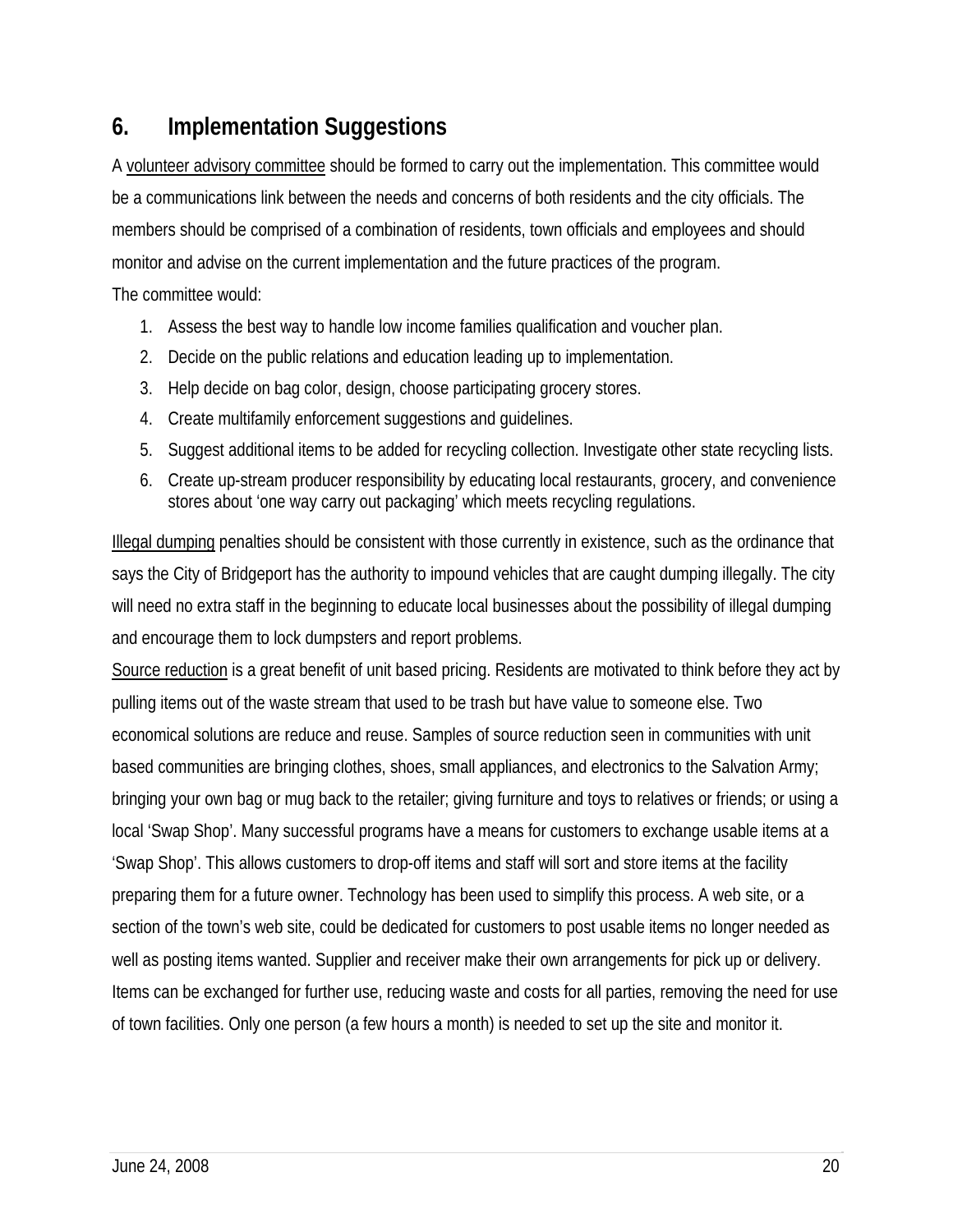Bulky Items should also be addressed. The city should utilize the current transfer station as a free drop off location. Since the current \$200 tax rate includes bulky items, some free disposal should be available. Stickers could be sold for picked up bulky items.